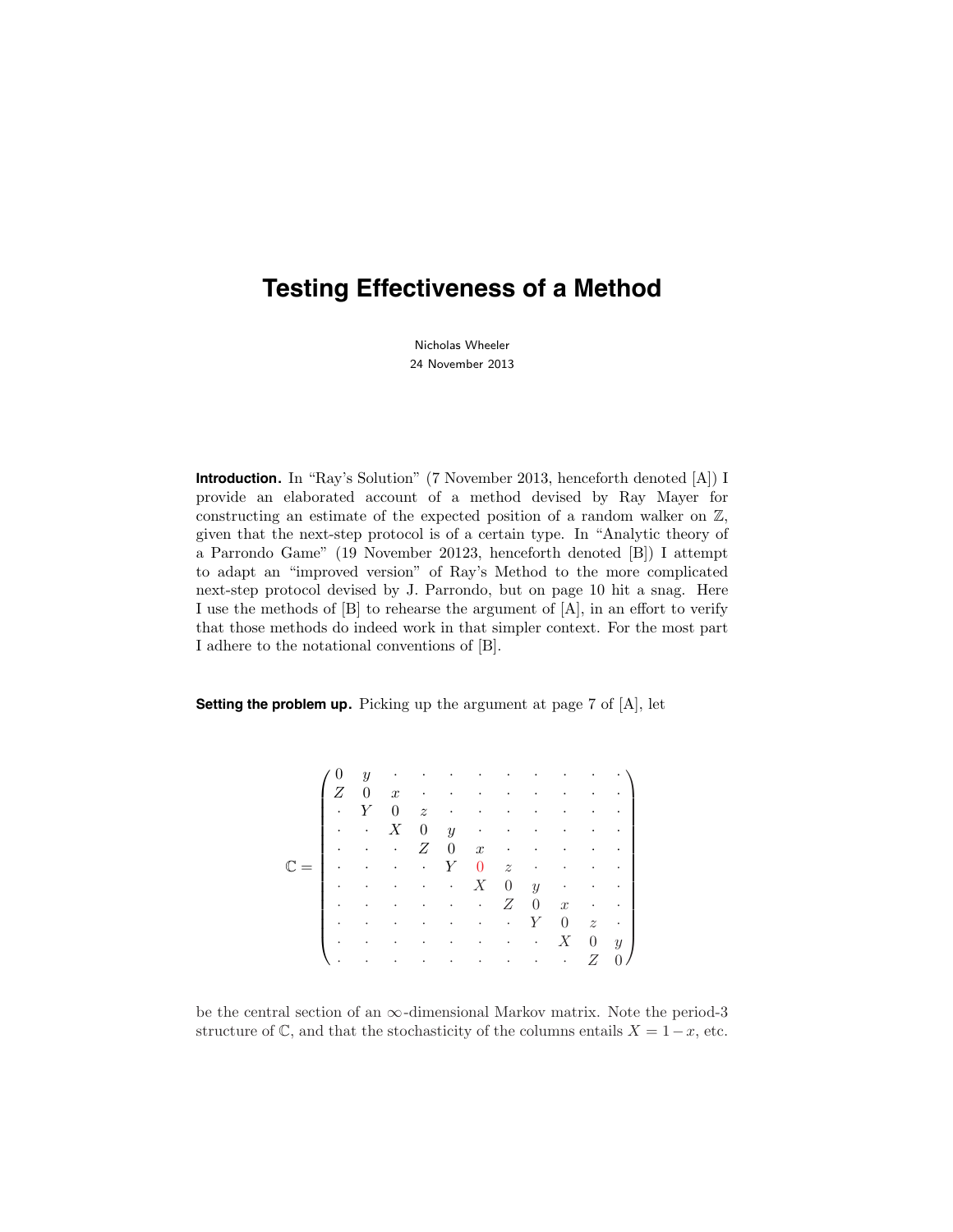Introduce basic period-3 vectors that are  $\infty$ -dimensional extensions of

$$
\boldsymbol{F}_1 = \begin{pmatrix} 0 \\ 1 \\ 0 \\ 0 \\ 1 \\ 0 \\ 1 \\ 0 \end{pmatrix}, \quad \boldsymbol{F}_2 = \begin{pmatrix} 1 \\ 0 \\ 0 \\ 1 \\ 0 \\ 0 \\ 1 \\ 0 \end{pmatrix}, \quad \boldsymbol{F}_3 = \begin{pmatrix} 0 \\ 0 \\ 1 \\ 0 \\ 0 \\ 1 \\ 0 \\ 0 \end{pmatrix}, \quad \boldsymbol{F}_0 = \sum_{k=1}^3 \boldsymbol{F}_k = \begin{pmatrix} 1 \\ 1 \\ 1 \\ 1 \\ 1 \\ 1 \\ 1 \\ 1 \end{pmatrix}
$$

and define

$$
\boldsymbol{e}_0 = \begin{pmatrix} 0 \\ 0 \\ 0 \\ 0 \\ 1 \\ 0 \\ 0 \\ 0 \end{pmatrix}, \quad \boldsymbol{w} = \begin{pmatrix} 4 \\ 3 \\ 2 \\ 1 \\ -1 \\ -1 \\ -2 \\ -3 \\ -4 \end{pmatrix}
$$

Our objective is to develop the structure of  $S_n(x, y, z) = (\mathbf{w}, \mathbb{C}^n \mathbf{e}_0)$ , which described the expected position—after  $n$  steps—of a walker who departs from the origin. We have particular interest in the asymptotic structure of  $S_n(x, y, z)$ .

**Ray's solution.** Ray cleverly elects to work from

$$
S_n(x, y, z) = (\mathbf{e}_0, \mathbb{D}^n \mathbf{w}) \quad \text{where} \quad \mathbb{D} = \mathbb{C}^\top
$$

By computation

$$
\mathbb{D}\mathbf{w} = \begin{pmatrix} 5y + 3Y \\ 4x + 2X \\ 3z + 1Z \\ 2y + 0Y \\ 1x - 1X \\ 0z - 2Z \\ -1y - 3Y \\ -3z - 5Z \end{pmatrix} = \begin{pmatrix} 3 + 2y \\ 2 + 2x \\ 1 + 2z \\ 0 + 2y \\ -1 + 2x \\ -2 + 2z \\ -3 + 2y \\ -4 + 2x \\ -5 + 2z \end{pmatrix}
$$

which can be written

$$
\mathbb{D}\mathbf{w} = \mathbf{w} + \mathbf{G}_1
$$
  
\n
$$
\mathbf{G}_1 = (2x - 1)\mathbf{F}_1 + (2y - 1)\mathbf{F}_2 + (2z - 1)\mathbf{F}_3
$$
  
\n
$$
= f(x)\mathbf{F}_1 + f(y)\mathbf{F}_2 + f(z)\mathbf{F}_3
$$
  
\n
$$
\equiv \alpha_1\mathbf{F}_1 + \beta_1\mathbf{F}_2 + \gamma_1\mathbf{F}_3
$$
\n(1)

with  $f(u) = 2u - 1 = u - (1 - u) = u - U$ . Iteration of (1) gives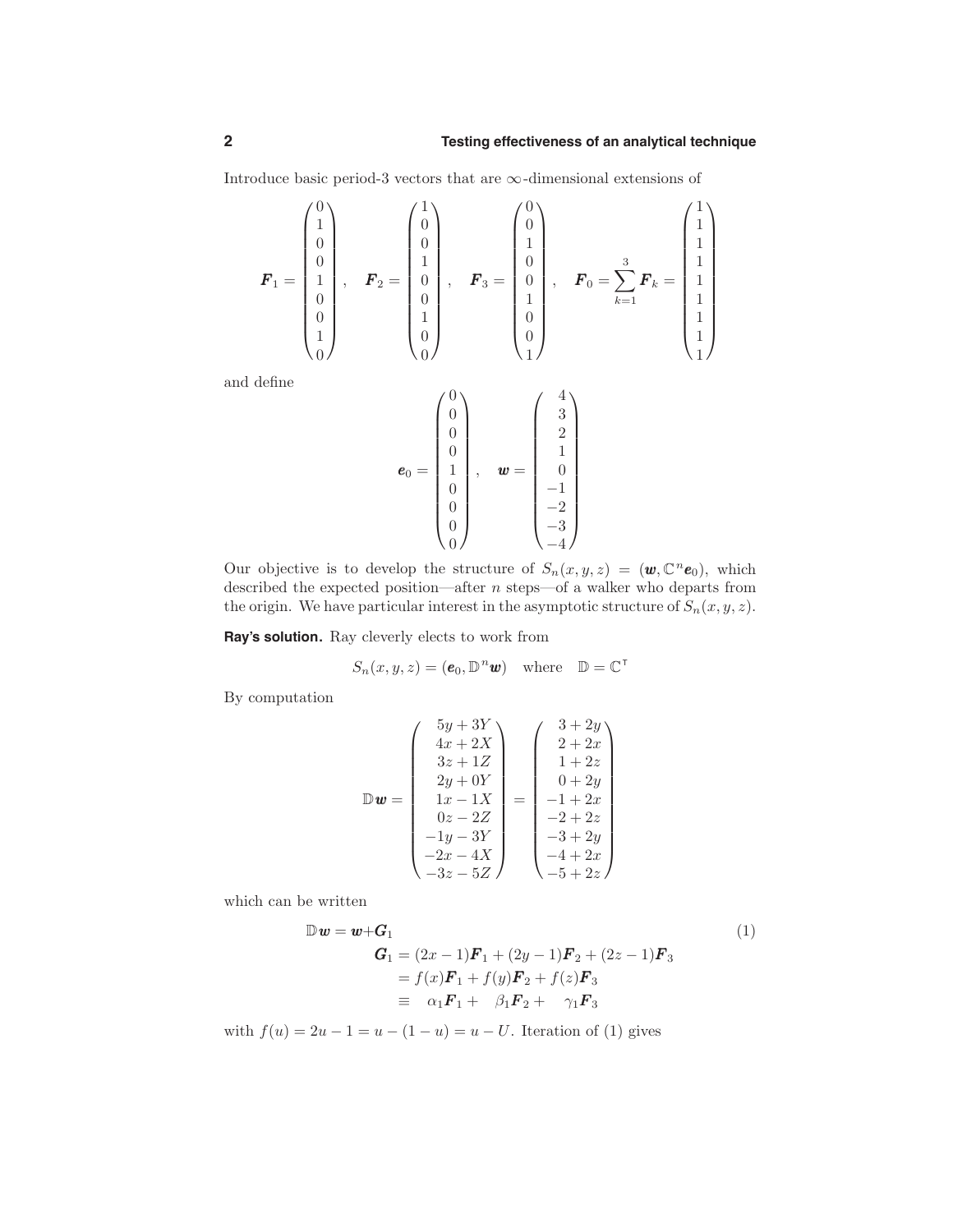**Ray's solution 3**

$$
\begin{aligned}\n\mathbb{D} \quad & \mathbf{w} = \mathbf{w} + \mathbf{G}_1 \\
\mathbb{D}^2 \mathbf{w} = \mathbf{w} + \mathbf{G}_1 + \mathbf{G}_2 \\
\mathbb{D}^3 \mathbf{w} = \mathbf{w} + \mathbf{G}_1 + \mathbf{G}_2 + \mathbf{G}_3 \\
&\vdots \\
\mathbb{D}^n \mathbf{w} = \mathbf{w} + \mathbf{G}_1 + \mathbf{G}_2 + \dots + \mathbf{G}_n\n\end{aligned}
$$
\n(2)

where

$$
\bm{G}_n = \mathbb{D}\,\bm{G}_{n-1} = \mathbb{D}^{n-1}\bm{G}_1
$$

Looking now to the explicit evaluation of the  $\infty$ -dimensional G-vectors, we by calculation have

$$
\mathbb{D}F_1 = YF_2 + zF_3 \mathbb{D}F_1 = g_1(x)F_1 + g_2(y)F_2 + g_3(z)F_3
$$
  
\n
$$
\mathbb{D}F_2 = xF_1 + ZF_3 \mathbb{D}F_2 = g_3(x)F_1 + g_1(y)F_2 + g_2(z)F_3
$$
  
\n
$$
\mathbb{D}F_3 = XF_1 + yF_2 \mathbb{D}F_3 = g_2(x)F_1 + g_3(y)F_2 + g_1(z)F_3
$$

where we note that the functions

| $g_1(u) = 0$                                      | : abbreviated $g_{1,u}$ |
|---------------------------------------------------|-------------------------|
| $g_2(u) = U \equiv 1 - u$ : abbreviated $g_{2,u}$ |                         |
| $g_3(u) = u$                                      | : abbreviated $g_{3,u}$ |

sum to unity. We now have

$$
G_2 = \alpha_2 F_1 + \beta_2 F_2 + \gamma_2 F_3 = \mathbb{D} G_1 = \alpha_1 \cdot \{g_{1,x} F_1 + g_{2,y} F_2 + g_{3,z} F_3\} + \beta_1 \cdot \{g_{3,x} F_1 + g_{1,y} F_2 + g_{2,z} F_3\} + \gamma_1 \cdot \{g_{2,x} F_1 + g_{3,y} F_2 + g_{1,z} F_3\}
$$

giving

$$
\begin{pmatrix}\n\alpha_2 \\
\beta_2 \\
\gamma_2\n\end{pmatrix} = \mathbb{G}\begin{pmatrix}\n\alpha_1 \\
\beta_1 \\
\gamma_1\n\end{pmatrix} \quad \text{with} \quad \mathbb{G} = \begin{pmatrix}\ng_{1,x} & g_{3,x} & g_{2,x} \\
g_{2,y} & g_{1,y} & g_{3,y} \\
g_{3,z} & g_{2,z} & g_{1,z}\n\end{pmatrix}
$$

which is of the form

$$
\bm{g}_2=\mathbb{G}\bm{g}_1
$$

and implies  $g_n = \mathbb{G}^{n-1} g_1$ . Here  $g_n$  is a 3-vector, assembled from the coordinates (with respect to the **F**-basis) of the  $\infty$ -vector  $\mathbf{G}_n$ .

Ray recognized that, since  $\pmb{g}\mbox{-space}$  is 3-dimensional, it must be possible to display every  $\mathbf{g}_n$  as a linear combination of any linearly independent triplet, of which  $\{g_1, g_2, g_3\}$  is the most natural candidate. To accomplish that objective I draw upon some fairly elegant trickery. More than fifty years ago I devised a way to display the coefficients in the characteristic polynomial of any square matrix M as algebraic functions of the traces of powers of M. In the 3-dimensional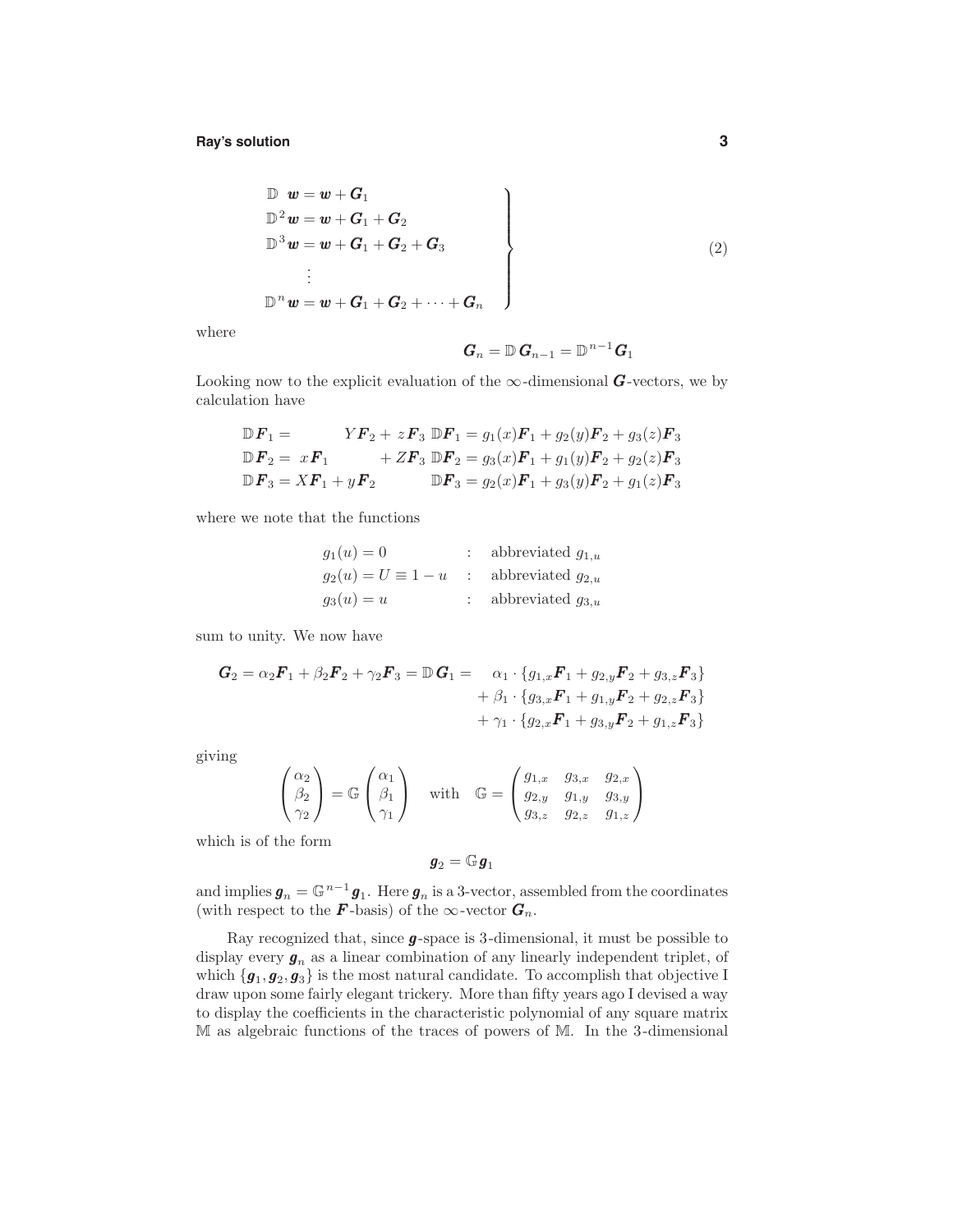case we have<sup>1</sup>

$$
\det(\mathbb{M} - \lambda \mathbb{I}) = \sum_{n=0}^{3} \frac{1}{n!} Q_n(-\lambda)^{3-n} = \frac{1}{6} Q_3 - \frac{1}{2} Q_2 \lambda + Q_1 \lambda^2 - Q_0 \lambda^3
$$

where

$$
Q_0 = 1
$$
  
\n
$$
Q_1 = T_1
$$
  
\n
$$
Q_2 = T_1^2 - T_2
$$
  
\n
$$
Q_3 = T_1^3 - 3T_1T_2 + 2T_3 = 6 \det M
$$

and  $T_k = \text{tr } \mathbb{M}^k$ . It follows by the Cayley-Hamilton theorem that

$$
\mathbb{M}^{3} = \frac{1}{6}Q_{3}\mathbb{I} - \frac{1}{2}Q_{2}\mathbb{M} + Q_{1}\mathbb{M}^{2}
$$
  
=  $\frac{1}{6}(T_{1}^{3} - 3T_{1}T_{2} + 2T_{3})\mathbb{I} - \frac{1}{2}(T_{1}^{2} - T_{2})\mathbb{M} + T_{1}\mathbb{M}^{2}$   
=  $q_{1}\mathbb{I} + q_{2}\mathbb{M} + q_{3}\mathbb{M}^{2}$ 

Returning with this result to the problem at hand (send  $\mathbb{M} \to \mathbb{G}$  and multiply the result into  $g_1$ ), we find

$$
\boldsymbol g_4 = q_1\boldsymbol g_1 + q_2\boldsymbol g_2 + q_3\boldsymbol g_3
$$

In the present instance

$$
\mathbb{G} = \begin{pmatrix} 0 & x & 1-x \\ 1-y & 0 & y \\ z & 1-z & 0 \end{pmatrix}
$$

(note that  $\mathbb{G}^{\mathsf{T}}$  is manifestly Markovian) and Mathematica supplies

$$
q_1 = 1 - (x + y + z) + (xy + yz + zx) = \det \mathbb{G} \equiv \sigma
$$
  
\n
$$
q_2 = (x + y + z) - (xy + yz + zx) = 1 - \det \mathbb{G}
$$
  
\n
$$
q_3 = 0
$$

Importance will attach in a moment to the fact that

$$
\begin{pmatrix} q_1 \\ q_2 \\ q_3 \end{pmatrix} = \begin{pmatrix} \sigma \\ 1 - \sigma \\ 0 \end{pmatrix}
$$
 is stochastic

Returning with this information to (2), we have

<sup>1</sup> For a recent account of the old material to which I allude, see "Algorithm for the efficient evaluation of the trace of the inverse of a matrix" (1996), which was written to resolve a problem posed by Richard Crandall.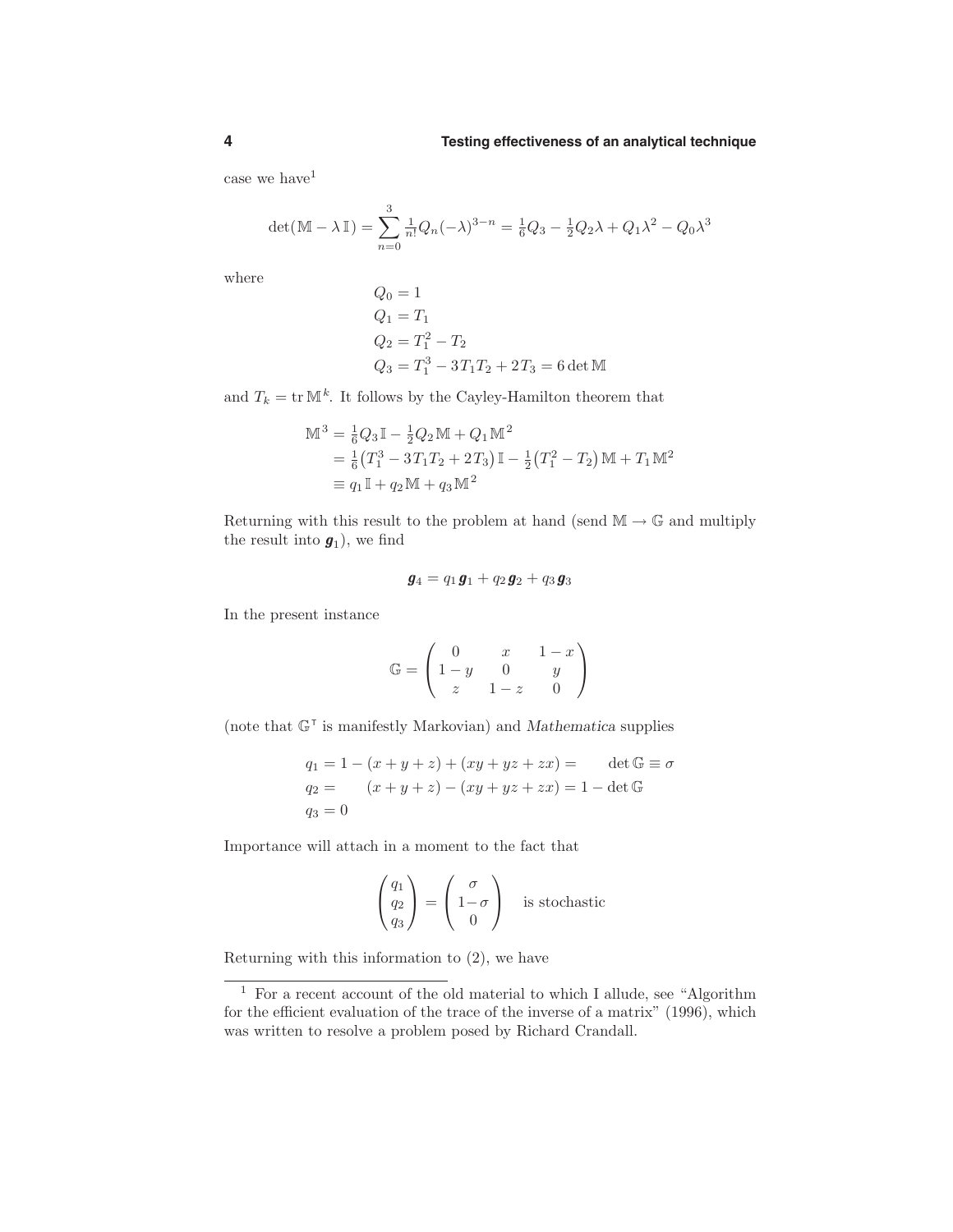**Ray's solution 5**

$$
\begin{aligned}\n\mathbb{D} \mathbf{w} &= \mathbf{w} + \mathbf{G}_1 \\
\mathbb{D}^2 \mathbf{w} &= \mathbf{w} + \mathbf{G}_1 + \mathbf{G}_2 \\
\mathbb{D}^3 \mathbf{w} &= \mathbf{w} + \mathbf{G}_1 + \mathbf{G}_2 + \mathbf{G}_3 \\
\mathbb{D}^4 \mathbf{w} &= \mathbf{w} + (1 + q_1)\mathbf{G}_1 + (1 + q_2)\mathbf{G}_2 + (1 + q_3)\mathbf{G}_3 \\
&= \mathbf{w} + a_4\mathbf{G}_1 + b_4\mathbf{G}_2 + c_4\mathbf{G}_3 \\
&\vdots \\
\mathbb{D}^n \mathbf{w} &= \mathbf{w} + a_n\mathbf{G}_1 + b_n\mathbf{G}_2 + c_n\mathbf{G}_3 \\
\mathbb{D}^{n+1} \mathbf{w} &= \mathbf{w} + \mathbf{G}_1 + c_nq_1\mathbf{G}_1 + (a_n + c_nq_2)\mathbf{G}_2 + (b_n + c_nq_3)\mathbf{G}_3 \\
&= \mathbf{w} + a_{n+1}\mathbf{G}_1 + b_{n+1}\mathbf{G}_2 + c_{n+1}\mathbf{G}_3\n\end{aligned}
$$
\n(3)

The coefficients  $\{a, b, c\}$  are seen to increment by the inhomogeneous rule

$$
\begin{pmatrix} a_{n+1} \\ b_{n+1} \\ c_{n+1} \end{pmatrix} = \begin{pmatrix} 0 & 0 & q_1 \\ 1 & 0 & q_2 \\ 0 & 1 & q_3 \end{pmatrix} \begin{pmatrix} a_n \\ b_n \\ c_n \end{pmatrix} + \begin{pmatrix} 1 \\ 0 \\ 0 \end{pmatrix}
$$
 (4)

To reproduce (3) we set

$$
\begin{pmatrix} a_1 \\ b_1 \\ c_1 \end{pmatrix} = \begin{pmatrix} 1 \\ 0 \\ 0 \end{pmatrix}
$$

and by (4) obtain

$$
\begin{pmatrix} a_2 \\ b_2 \\ c_2 \end{pmatrix} = \begin{pmatrix} 1 \\ 1 \\ 0 \end{pmatrix}, \quad \begin{pmatrix} a_3 \\ b_3 \\ c_3 \end{pmatrix} = \begin{pmatrix} 1 \\ 1 \\ 1 \end{pmatrix}, \quad \begin{pmatrix} a_4 \\ b_4 \\ c_4 \end{pmatrix} = \begin{pmatrix} 1+q_1 \\ 1+q_2 \\ 1+q_3 \end{pmatrix}, \quad \dots
$$
  
is a 6 the form

Equation (4) is of the form

$$
\boldsymbol{g}_{n+1} = \mathbb{Z}\boldsymbol{g}_n + \boldsymbol{g}_1 \quad : \quad \mathbb{Z} = \begin{pmatrix} 0 & 0 & q_1 \\ 1 & 0 & q_2 \\ 0 & 1 & q_3 \end{pmatrix}, \quad \boldsymbol{g}_1 = \begin{pmatrix} 1 \\ 0 \\ 0 \end{pmatrix}
$$

which entails

$$
\mathbf{g}_2 = \mathbb{Z}\mathbf{g}_1 + \mathbf{g}_1
$$
\n
$$
\mathbf{g}_3 = \mathbb{Z}(\mathbb{Z}\mathbf{g}_1 + \mathbf{g}_1) + \mathbf{g}_1
$$
\n
$$
= (\mathbb{Z}^2 + \mathbb{Z}^1 + \mathbb{Z}^0)\mathbf{g}_1
$$
\n
$$
\vdots
$$
\n
$$
\mathbf{g}_{n+1} = \sum_{k=0}^n \mathbb{Z}^k \mathbf{g}_1
$$
\n(5)

By graphic analysis<sup>2</sup> we establish that the functions  $q_k(x, y, z)$ —which, as

<sup>2</sup> Use commands of the form

$$
\texttt{Manipulate} \left[\texttt{Plot3D[f[x,y,z],\{x,0,1\},\{y,0,1\}],[z,0,1,0.1\}\right]
$$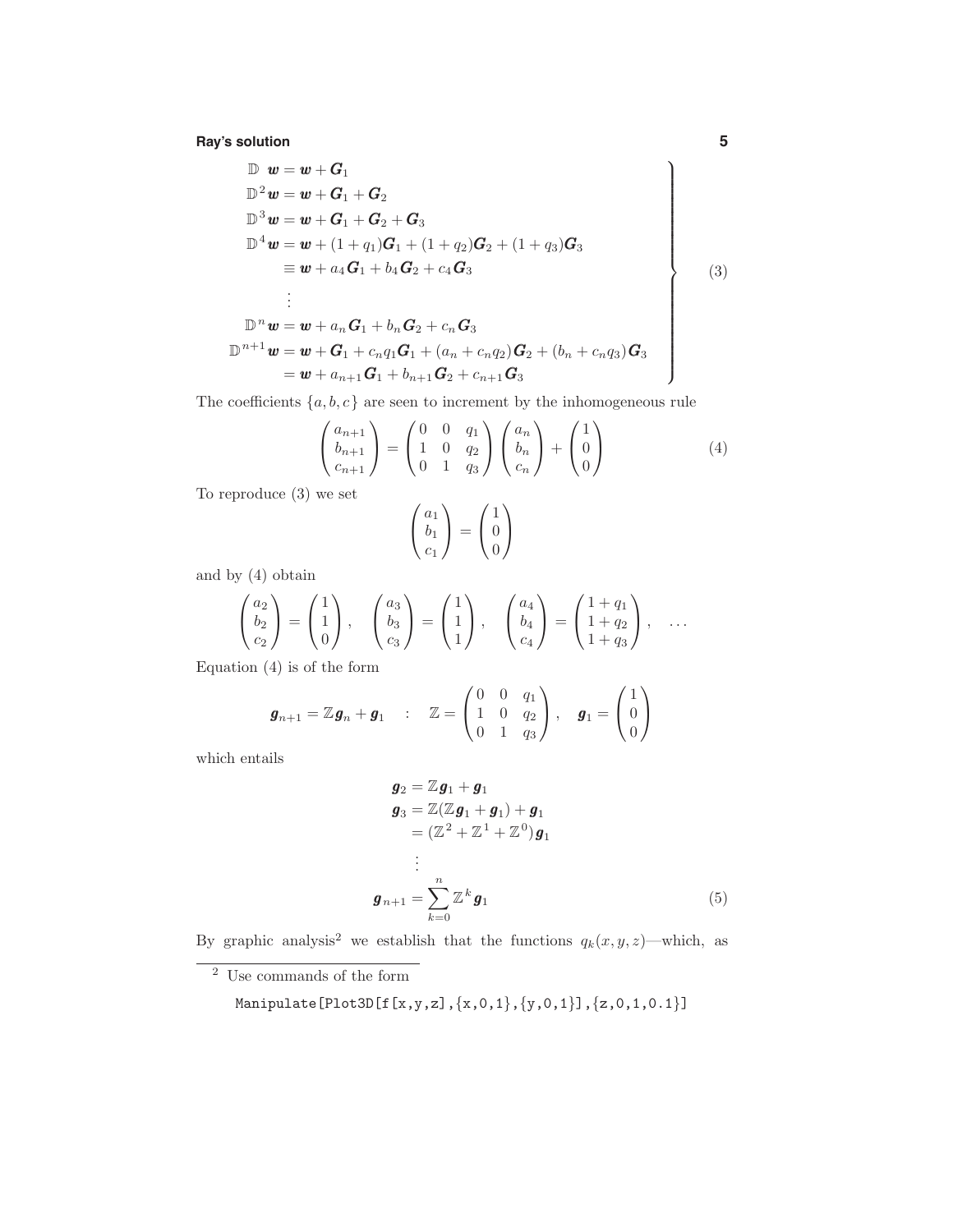## **6 Testing effectiveness of an analytical technique**

previously remarked, sum to unity—remain non-negative as the parameters  ${x, y, z}$  range on [0,1], so  $Z$  is Markovian. The spectrum of  $Z$  has therefore the form

$$
\lambda_1 = 1
$$
\n
$$
\lambda_2(\sigma) = \frac{1}{2} \left( -1 + \sqrt{1 - 4\sigma} \right)
$$
\n
$$
\lambda_3(\sigma) = \frac{1}{2} \left( -1 - \sqrt{1 - 4\sigma} \right)
$$
\n(6)

where  $\lambda_2$  and  $\lambda_3$ —whether real or complex—have absolute values that are less than unity, as shown in the following figure:



FIGURE 1: Graphs of the absolute values of  $\lambda_2(\sigma)$  (red) and  $\lambda_3(\sigma)$ (blue) as  $\sigma$  ranges on [0, 1].

With the assistance of Mathematica we compute column vectors  $\{u_1, u_2, u_3\}$ that are right eigenvectors of  $\mathbb Z$ 

$$
\mathbb{Z}\,\bm{u}_k=\lambda_k\bm{u}_k
$$

and row vectors  $\{v_1, v_2, v_3\}$  that are left eigenvectors of  $\mathbb Z$  (transposed right eigenvectors of  $\mathbb{Z}^{\mathsf{T}}$ )

$$
\boldsymbol{v}_k \, \mathbb{Z} = \lambda_k \boldsymbol{v}_k
$$

We use those to construct<sup>3</sup> matrices

$$
\mathbb{P}_k = \frac{\mathbf{u}_k \, \mathbf{v}_k}{(\mathbf{v}_k \mathbf{u}_k)} \qquad : \qquad k = 1, 2, 3
$$

which are demonstrably projective

$$
\mathbb{P}_k^2 = \mathbb{P}_k \qquad k = 1, 2, 3
$$

<sup>3</sup> See "Generalized spectral resolution and some of its applications" (27 April 2009).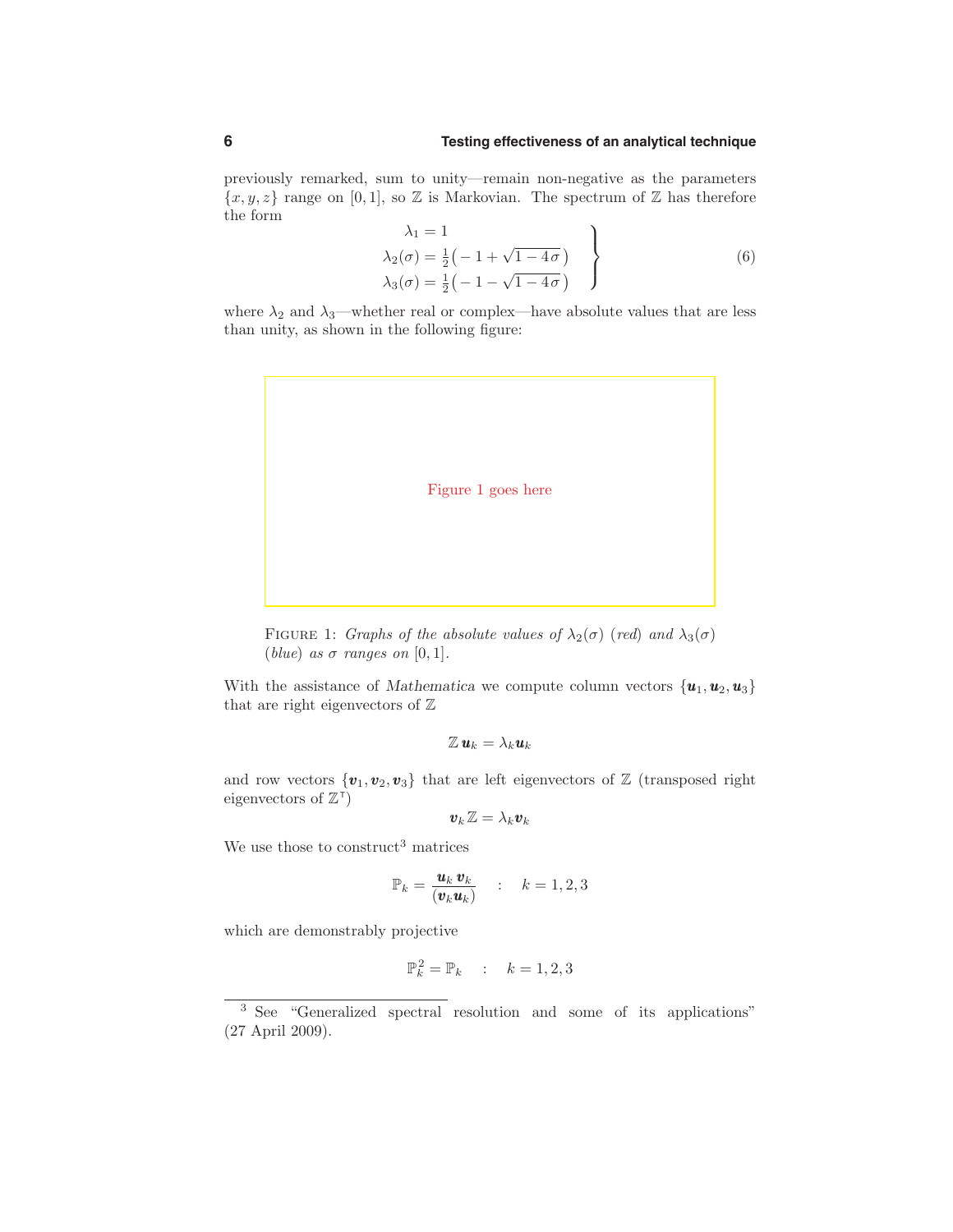# **Ray's solution 7**

orthogonal

$$
\mathbb{P}_j \mathbb{P}_k = \mathbb{O} \qquad ; \qquad j \neq k
$$

and complete

$$
\mathbb{P}_1 + \mathbb{P}_2 + \mathbb{P}_3 = \mathbb{I}
$$

and permit one to write

$$
\mathbb{Z} = \lambda_1 \mathbb{P}_1 + \lambda_2 \mathbb{P}_2 + \lambda_3 \mathbb{P}_3
$$
  

$$
\Downarrow
$$
  

$$
\mathbb{Z}^n = \lambda_1^n \mathbb{P}_1 + \lambda_2^n \mathbb{P}_2 + \lambda_3^n \mathbb{P}_3
$$

Mathematica supplies explicit descriptions of the P-matrices that can be written

$$
\mathbb{P}_{1} = D_{1}^{-1} \begin{pmatrix} \sigma & \sigma & \sigma \\ 1 & 1 & 1 \\ 1 & 1 & 1 \end{pmatrix}
$$
  
\n
$$
\mathbb{P}_{2} = D_{2}^{-1} \begin{pmatrix} \xi + 1 - 2\sigma & -(\xi + 1)\sigma & 2\sigma^{2} \\ 2\sigma & (\xi - 1)\sigma & \frac{1}{2}(\xi - 1)^{2}\sigma \\ -(\xi + 1) & 2\sigma & (\xi - 1)\sigma \end{pmatrix}
$$
  
\n
$$
\mathbb{P}_{3} = D_{3}^{-1} \begin{pmatrix} \xi - 1 + 2\sigma & -(\xi - 1)\sigma & -2\sigma^{2} \\ -2\sigma & (\xi + 1)\sigma & -\frac{1}{2}(\xi + 1)^{2}\sigma \\ -(\xi - 1) & -2\sigma & (\xi + 1)\sigma \end{pmatrix}
$$

with  $4$ 

$$
\xi\equiv\sqrt{1-4\sigma}
$$

and

$$
D_1 \equiv 2 + \sigma
$$
  
\n
$$
D_2 \equiv \xi(1 + 2\sigma) - (4\sigma - 1)
$$
  
\n
$$
D_3 \equiv \xi(1 + 2\sigma) + (4\sigma - 1)
$$
\n(7)

Returning with this information to (5), we have

$$
\mathbf{a}_{n+1} = \left\{ \sum_{k=0}^{n} \lambda_1^k \mathbb{P}_1 + \sum_{k=0}^{n} \lambda_2^k \mathbb{P}_2 + \sum_{k=0}^{n} \lambda_3^k \mathbb{P}_3 \right\} \mathbf{a}_1
$$
 (8)

Typical low-order results

$$
\mathbf{a}_5 = \begin{pmatrix} 1+\sigma \\ 2 \\ 2-\sigma \end{pmatrix} \qquad \mathbf{a}_6 = \begin{pmatrix} 1+2\sigma-\sigma^2 \\ 3-2\sigma+\sigma^2 \\ 2 \end{pmatrix}
$$

$$
\mathbf{a}_7 = \begin{pmatrix} 1+2\sigma \\ 3-\sigma^2 \\ 3-2\sigma+\sigma^2 \end{pmatrix} \qquad \mathbf{a}_8 = \begin{pmatrix} 1+3\sigma-2\sigma^2+\sigma^3 \\ 4-3\sigma+3\sigma^2-\sigma^3 \\ 3-\sigma^2 \end{pmatrix}
$$

suggest that quite generally

$$
\sum \text{elements of } \boldsymbol{a}_n = n
$$

<sup>4</sup> In this notation  $\lambda_2(\sigma) = +\frac{1}{2}(\xi - 1), \lambda_3(\sigma) = -\frac{1}{2}(\xi + 1).$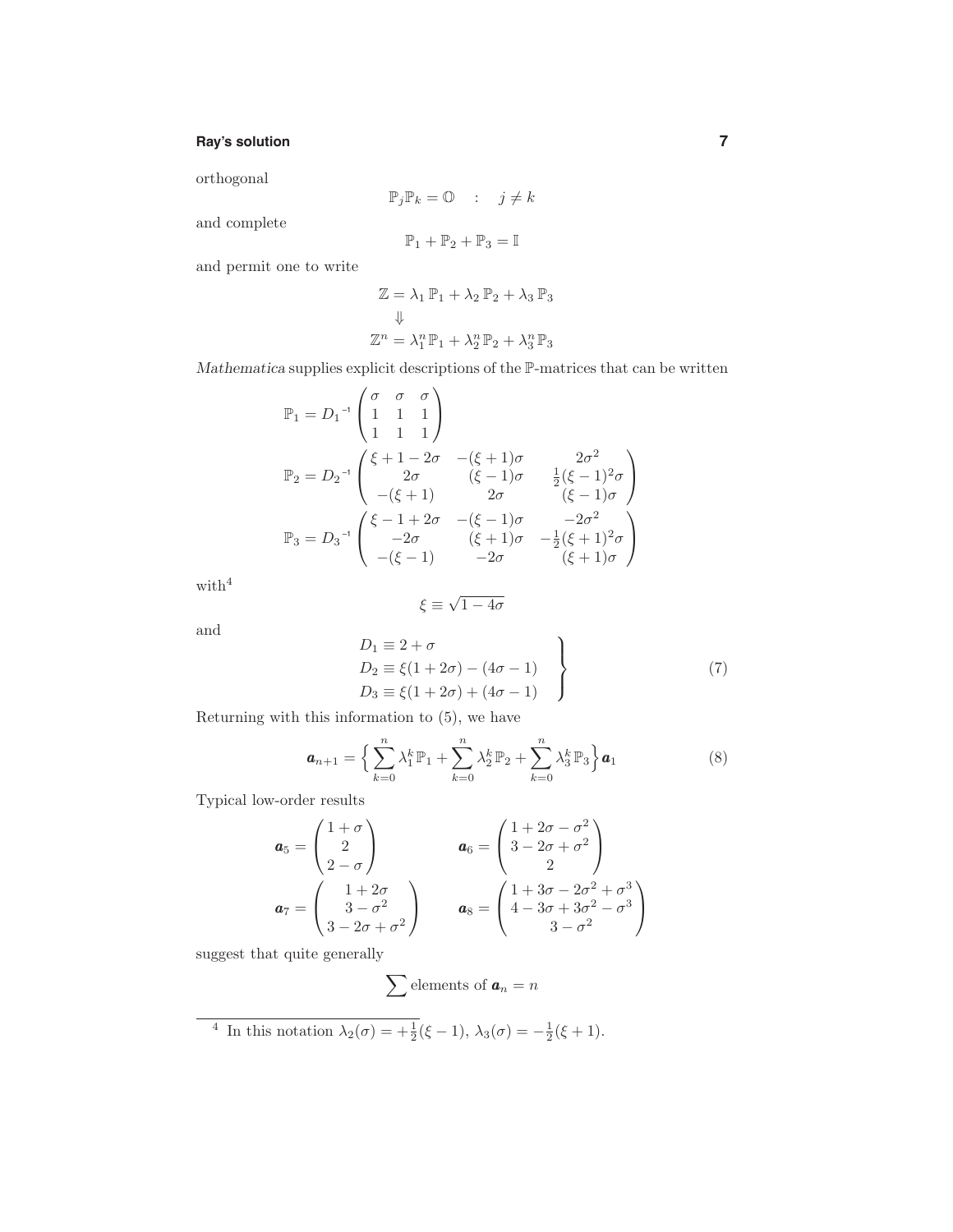For large  $n$  we have

$$
\mathbf{a}_{n+1} \sim \left\{ n\mathbb{P}_1 + \frac{1}{1-\lambda_2} \mathbb{P}_2 + \frac{1}{1-\lambda_3} \mathbb{P}_3 \right\} \mathbf{a}_1
$$

$$
= \left\{ n\mathbb{P}_1 + \frac{2}{3-\xi} \mathbb{P}_2 + \frac{2}{3+\xi} \mathbb{P}_3 \right\} \mathbf{a}_1
$$

$$
= \frac{n}{2+\sigma} \begin{pmatrix} \sigma \\ 1 \\ 1 \end{pmatrix} + \frac{1}{(2+\sigma)^2} \begin{pmatrix} 4-\sigma \\ \sigma - 1 \\ -3 \end{pmatrix}
$$

giving

$$
\begin{pmatrix} a_{n+1} \\ b_{n+1} \\ c_{n+1} \end{pmatrix} \sim \mathcal{D}^{-1} \begin{pmatrix} (4-\sigma) + n(2+\sigma)\sigma \\ (\sigma-1) + n(2+\sigma) \\ (-3) + n(2+\sigma) \end{pmatrix}
$$
 (9)

where again  $\sigma = 1 - (x + y + z) + (xy + yz + zx) = xyz + XYZ$  and where now

$$
\mathcal{D} = (2 + \sigma)^2 = [3 - (x + y + z) + (xy + yz + zx)]^2 \tag{10}
$$

Our objective—as posed by Ray and sharpened by (3)—is to evaluate

$$
S_n(x, y, z) = (e_0, \{w + a_n G_1 + b_n G_2 + c_n G_3\})
$$
\n(11)

With the coefficients  $\{a_n, b_n, c_n\}$  now in hand, we look to the central elements of the basic **G**-vectors  $\{G_1, G_2, G_3\}$ . Working with *Mathematica's* assistance from

$$
\begin{aligned} \boldsymbol{G}_1 &= \mathbb{D}\,\boldsymbol{w} - \boldsymbol{w} \\ \boldsymbol{G}_2 &= \mathbb{D}\,\boldsymbol{G}_1 \\ \boldsymbol{G}_3 &= \mathbb{D}\,\boldsymbol{G}_2 \end{aligned}
$$

we obtain

$$
\mathbf{G}_1 = \begin{pmatrix} \vdots \\ -1+2z \\ -1+2y \\ -1+2x \\ -1+2z \\ -1+2y \\ \vdots \end{pmatrix}, \quad \mathbf{G}_2 = \begin{pmatrix} \vdots \\ -1+2y+2z(x-y) \\ -1+2x+2y(z-x) \\ -1+2z+2x(y-z) \\ -1+2y+2z(x-y) \\ -1+2x+2y(z-x) \\ \vdots \end{pmatrix}
$$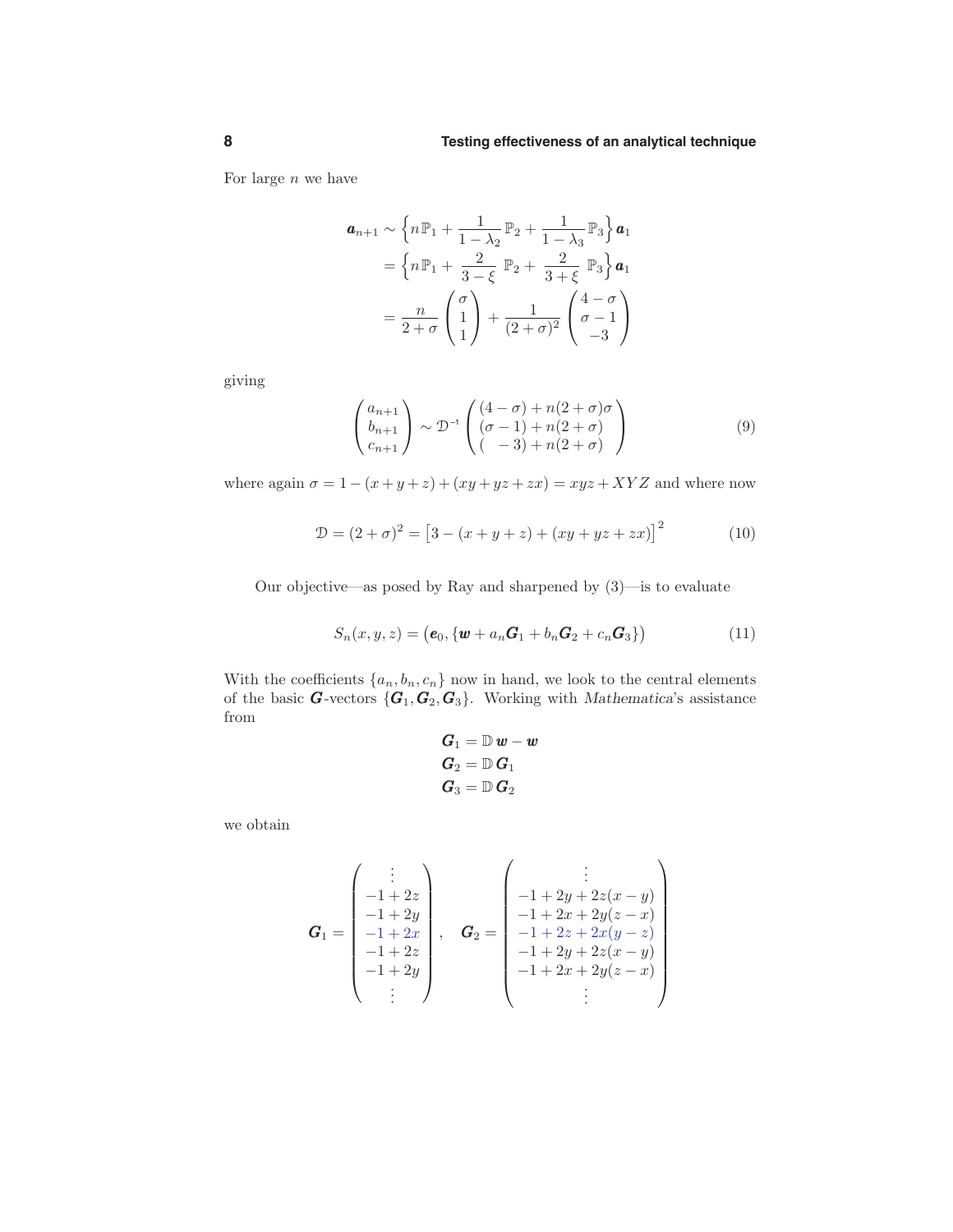**Accuracy checks, and some instances of "polynomial similarity" 9**

$$
\mathbf{G}_3 = \begin{pmatrix}\n\vdots \\
-1 + 2x - 2(xy - yz + zx) + 2z^2(1 - x - y) + 4xyz \\
-1 + 2z - 2(zx - xy - yz) + 2y^2(1 - z - x) + 4xyz \\
-1 + 2y - 2(yz - zx + xy) + 2x^2(1 - y - z) + 4xyz \\
-1 + 2x - 2(xy - yz + zx) + 2z^2(1 - x - y) + 4xyz \\
-1 + 2z - 2(zx - xy - yz) + 2y^2(1 - z - x) + 4xyz \\
\vdots\n\end{pmatrix}
$$

all of which are seen to be manifectly 3-periodic and to possess the property that as one moves from element to next-higher element the variables  $\{x, y, z\}$ advance in cyclic progression. These persistent patterns, inherited from the structure of C, inspire confidence in the accuracy of our results, but because of the special structure of the initial state  $e_0$  it is only the central elements shown in blue—that are relevant to the construction of  $S_n(x, y, z)$ . Returning with  $(e_0, w) = 0$  and

$$
(\mathbf{e}_0, \mathbb{G}_1) \equiv G_{10} = -1 + 2x
$$
  
\n
$$
(\mathbf{e}_0, \mathbb{G}_2) \equiv G_{20} = -1 + 2z + 2x(y - z)
$$
  
\n
$$
(\mathbf{e}_0, \mathbb{G}_3) \equiv G_{30} = -1 + 2y - 2(yz - zx + xy) + 2x^2(1 - y - z) + 4xyz
$$
\n(12)

to (11), we obtain finally

 $\overline{ }$ 

$$
S_n(x, y, z) = (e_0, \mathbb{D}^n \mathbf{w}) = a_n G_{10} + b_n G_{20} + c_n G_{30}
$$
 (13.1)

with

$$
\mathbf{a}_n \equiv \begin{pmatrix} a_n \\ b_n \\ c_n \end{pmatrix} = \left\{ n \mathbb{P}_1 + \sum_{k=0}^{n-1} \lambda_2^k \mathbb{P}_2 + \sum_{k=0}^{n-1} \lambda_3^k \mathbb{P}_3 \right\} \begin{pmatrix} 1 \\ 0 \\ 0 \end{pmatrix} \tag{13.2}
$$

where the  $\sigma$  that enters into the construction (6) of  $\lambda_2(\sigma)$  and  $\lambda_3(\sigma)$  was defined

$$
\sigma = 1 - (x + y + z) + (xy + yz + zx) = xyz + XYZ
$$

and where the projection matrices  $\{\mathbb{P}_1, \mathbb{P}_2, \mathbb{P}_3\}$  were defined on page 7. For large  $n$  equations (13) give

$$
S_n(x, y, z) \sim n \mathcal{P}(x, y, z) + \mathcal{Q}(x, y, z) \tag{14.1}
$$

with

$$
\mathcal{P}(x, y, z) = \mathcal{D}^{-1}(2 + \sigma) [\sigma G_{01} + G_{20} + G_{30}]
$$
  
\n
$$
\mathcal{Q}(x, y, z) = \mathcal{D}^{-1} [(4 - \sigma)G_{10} + (\sigma - 1)G_{20} - 3G_{30}]
$$
\n(14.2)

where

$$
\mathcal{D} = (2 + \sigma)^2 = [3 - (x + y + z) + (xy + yz + zx)]^2
$$

**Accuracy checks, and some instances of "polynomial similarity."** We possess now two distinct ways to approach the evaluation of  $S_n(x, y, z)$ . The naive approach (which I employed in some earlier Mathematica-based work) proceeds from

$$
S_n(x, y, z) = (\boldsymbol{w}, \mathbb{C}^n \boldsymbol{e}_0)
$$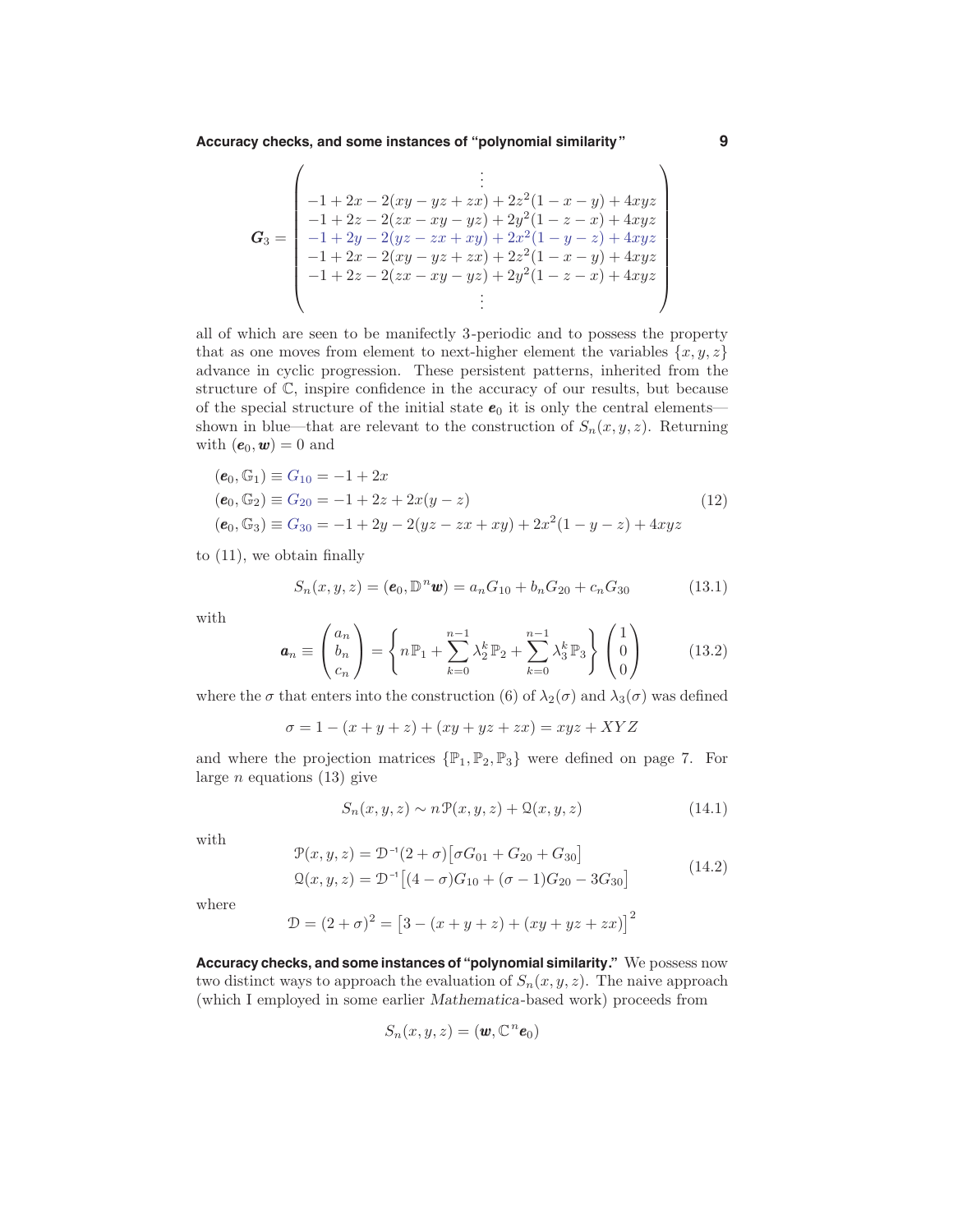# **10 Testing effectiveness of an analytical technique**

so involves raising large matrices<sup>5</sup> to high powers. This works well enough for small  $n$ , but at some point raising large matrices to high powers becomes unfeasible. The method supplies

 $S_n(x, y, z)$  = homogeneous polynomial of degree n in  $\{x, X, y, Y, z, Z\}$  $=$  inhomogeneous polynomial of degree n in  $\{x, y, z\}$ 

but provides no insight into the structure of those complicated polynomials. Ray's method, on the other hand, proceeds from

$$
S_n(x, y, z) = (\mathbf{e}_0, \mathbb{D}^n \mathbf{w}) \quad : \quad \mathbb{D} = \mathbb{C}^\top
$$

to formulae (13) that involve no matrix multiplication at all, that supply precise results in every order and that yield quite a simple result (14) in asymptotic approximation. Mathematica reports that the two methods produce identical results

$$
S_4(x, y, z) = -4+4x+2y-2xy+2x^2y+2xy^2-2x^2y^2+2z-2x^2z+4xyz-2xy^2z
$$
  
\n
$$
+2z^2-4xz^2+2x^2z^2-2yz^2+2xyz^2
$$
  
\n
$$
S_5(x, y, z) = -5+4x+2x^3+2y+2xy-4x^3y+2y^2-4xy^2+2x^3y^2+4z-4xz+4x^2z
$$
  
\n
$$
-4x^3z+2xyz-2x^2yz+4x^3yz-4y^2z+8xy^2z-2x^2y^2z+2xz^2-4x^2z^2
$$
  
\n
$$
+2x^3z^2-2yz^2+4xyz^2-2x^2yz^2+2y^2z^2-4xy^2z^2
$$
  
\n
$$
S_6(x, y, z) = -6+4x+4x^2-2x^3+4y-8x^2y+6x^3y-2xy^2+8x^2y^2-6x^3y^2+2xy^3-4x^2y^3
$$
  
\n
$$
+2x^3y^3+4z-6x^2z+2x^3z-4yz+8xyz+8x^2yz-4x^3yz+2y^2z+2xy^2z
$$
  
\n
$$
-10x^2y^2z+2x^3y^2z-4xy^3z+4x^2y^3z+2xz^2-4x^2z^2+2x^3z^2+4yz^2
$$
  
\n
$$
-10xyz^2+8x^2yz^2-2x^3yz^2-4y^2z^2+2xy^2z^2+2xy^3z^2+2z^3-6xz^3
$$
  
\n
$$
+6x^2z^3-2x^3z^3-4yz^3+8xyz^3-4x^2yz^3+2y^2z^3-2xy^2z^3
$$
  
\n
$$
S_7(x, y, z) = -7+6x+2x^2+4y-4xy+6x^2y-6x^4y+8xy^2-14x^2y^2+6x^4y^2+2y^3-8xy^3
$$
  
\n
$$
+8x^2y^3-2x^4y^3+4z
$$

through order  $n = 7$ . We expect to have

<sup>&</sup>lt;sup>5</sup> To avoid "boundary errors" in the naive evaluation of  $S_n(x, y, z)$  the  $\nu \times \nu$ matrix C must have dimension not less than  $2n + 1$ . Working with  $\nu = 15$  I could by that method ascend only to order 7, by which point my typographic patience had already been pressed to its limit.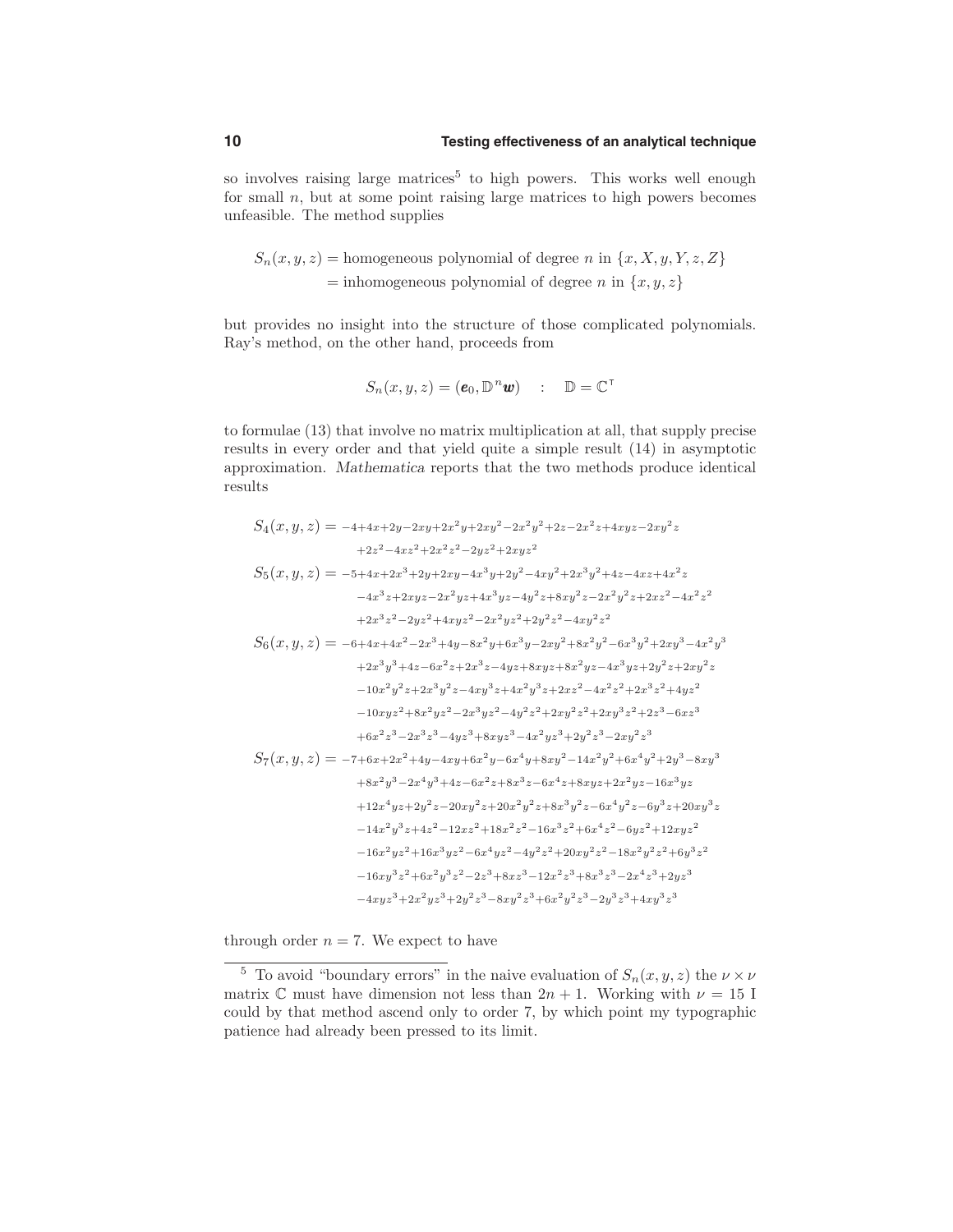**Accuracy checks, and some instances of "polynomial similarity" 11**

$$
S_n(0, 0, 0, 0) = -n
$$
  
\n
$$
S_n(\frac{1}{2}, \frac{1}{2}, \frac{1}{2}, \frac{1}{2}) = 0
$$
  
\n
$$
S_n(1, 1, 1, 1) = +n
$$
\n(15)

and are informed by Mathematica that each of the results reported above conforms to that expectation. That the two methods yield results that increasing complicated though they rapidly become—are in precise agreement through order 7, and that in those cases they conform to (15), is fairly convincing evidence that our results are accurate.

In the asymptotic limit we by (14) have

$$
S_n(x, y, z) \sim S_{n, \infty}(x, y, z) = n \mathcal{P}(x, y, z) + \mathcal{Q}(x, y, z) \sim n \mathcal{P}(x, y, z)
$$

where

$$
\mathcal{P}(x, y, z) = \mathcal{D}^{-1} \mathfrak{p} \text{ where } \mathfrak{p}(x, y, z) = (2 + \sigma) [\sigma G_{10} + G_{20} + G_{30}]
$$
  
\n
$$
\mathcal{Q}(x, y, z) = \mathcal{D}^{-1} \mathfrak{q} \text{ where } \mathfrak{q}(x, y, z) = (4 - \sigma)G_{10} + (\sigma - 1)G_{20} - 3G_{30}
$$
  
\n
$$
\mathcal{D}(x, y, z) = (2 + \sigma)^2
$$

when spelled out in explicit detail read

$$
\mathfrak{p}(x,y,z) = -9+12x-3x^2+12y-18xy+6x^2y-3y^2+6xy^2-3x^2y^2+12z-18xz+6x^2z
$$
  
\n
$$
-18yz+36xyz-12x^2yz+6y^2z-12xy^2z+6x^2y^2z-3z^2+6xz^2-3x^2z^2
$$
  
\n
$$
+6yz^2-12xyz^2+6x^2yz^2-3y^2z^2+6xy^2z^2
$$
  
\n
$$
\mathfrak{q}(x,y,z) = 6x-4x^2-6y+8xy+2x^2y-2xy^2+2x^2y^2-6xz+6x^2z+4yz-12xyz
$$
  
\n
$$
+2xy^2z-2z^2+4xz^2-2x^2z^2+2yz^2-2xyz^2
$$
  
\n
$$
\mathfrak{D}(x,y,z) = 9-6x+x^2-6y+8xy-2x^2y+y^2-2xy^2+x^2y^2-6z+8xz-2x^2z+8yz
$$
  
\n
$$
-6xyz+2x^2yz-2y^2z+2xy^2z+z^2-2xz^2+x^2z^2-2yz^2+2xyz^2+y^2z^2
$$

giving

$$
S_{n,\infty}(x,y,z) = \frac{n(5^{\text{th}} \text{ order}) + (4^{\text{th}} \text{ order})}{4^{\text{th}} \text{ order}}
$$
\n(16)

It is insructive to look to the special case  $x = y = z$  (*i.e.*, to the simplest unbalanced walk). In that case  $G_{10} = G_{20} = G_{30} = 2x - 1, \sigma = 1 - 3x + 3x^2$ and

$$
\begin{aligned} \mathfrak{p}(x, x, x) &= -9 + 36x - 63x^2 + 72x^3 - 45x^4 + 18x^5 \\ \mathfrak{q}(x, x, x) &= 0 \\ D(x, x, x) &= 9 - 18x + 27x^2 - 18x^3 + 9x^4 \end{aligned}
$$

from which it follows that

$$
S_{n,\infty}(x,x,x) = n(2x - 1)
$$
\n(17)

—exactly as one might have anticipated. For consider an ensemble of walkers, each of whom advances one step with probability  $x$ , retreats one step with probability  $X = 1 - x$ . The mean single-step advance is

$$
S_1(x) = x - X = 2x - 1
$$

so the mean  $n$ -step advance is

$$
S_n(x) = nS_1(x) = n(2n - 1)
$$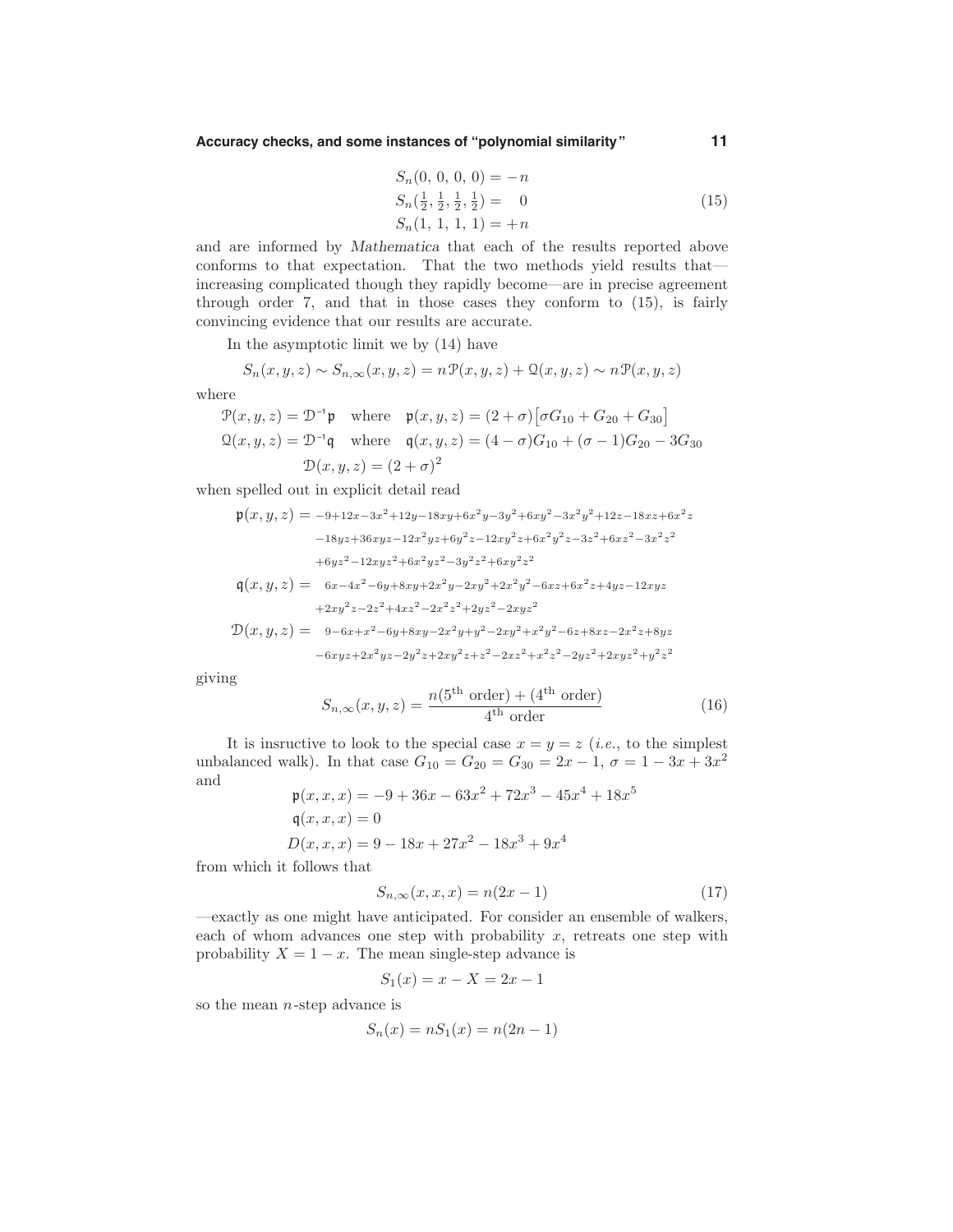$\equiv$  —in precise agreement with (17). The asymptotic formula has in this instance been found to be exact for all  $n$ .

Walkers who advance by the simple site-independent rule just considered can expect to "break even" (make no net *n*-step progress) if  $S_n(x) = 0$ , which entails  $x = \frac{1}{2}$ . The *n*-step beak-even conditions for walkers who advance by the site-dependent rule  $\mathbb{C}_{x,y,z}$  read

$$
S_n(x, y, z) = 0 \tag{18}
$$

—each of which inscribes a "null surface" within the unit cube in  $\{x, y, z\}$ -space. When plotted, $6$  those surfaces are found to resemble one another ever more closely as n ascends, and for n greater than about 10 to become virtually indistinguishable from the surface defined

$$
S_{n,\infty}(x,y,z) \sim n \mathcal{P}(x,y,z) = 0
$$

Which is a little perplexing, since the multinomials  $S_n(x, y, z)$ —of ascending high order—do not at all resemble one another, and  $\mathcal{P}(x, y, z)$  is a *ratio* of low order multinomials. The mystery would disappear if it were the case that

$$
S_{n+1}(x, y, z) = S_n(x, y, z) + \text{higher order terms}
$$

but that is manifestly not the case. I will return later to discussion of that "polynomial similarity problem."

**Parrondo's paradoxical game.** Juan Parrondo's discovery derives from his interest in "Brownian ratchets," Smoluchowski's realization—popularized by Feynman—of Maxwell's Demon, but as a matter of expository convenience adopted game-theoretic language when he first reported his paradoxical result.<sup>7</sup> I continue in that tradition.

Player A, who by flip of a loaded coin places a penny on the table with probability x, removes a penny with probability  $X = 1-x$ . Player A, as recently remarked, can expect to break even if  $x = \frac{1}{2}$ . Parrondo's player B uses one or the other of two coins, depending upon whether or not the money on the table is 2 mod 3. When that is the case player B deposits a penny with probability  $z$ (withdraws one with probability  $Z = 1 - z$ ), but in all other cases he deposits with probability y, withdraws with probability  $Y = 1 - y$ . To discover his long term prospects, we return to (14) and set  $x = y$ ; we look, in other words, to

ContourPlot3D $[S_n(x, y, z) == 0, \{x, 0, 1\}, \{y, 0, 1\}, \{z, 0, 1\}]$ 

Such figures are supplied in a companion notebook.

<sup>7</sup> The seminal document is a slide entitled "How to cheat a bad mathematician" that he used to illustrate a lecture entitled "Efficiency of Brownian motors" which he presented at a Complexity and Chaos Workshop that took place in Torino, Italy in July, 1996. See his homepage at

http://seneca.fis.ucm.es/parr/

<sup>6</sup> In Mathematica v7 use the command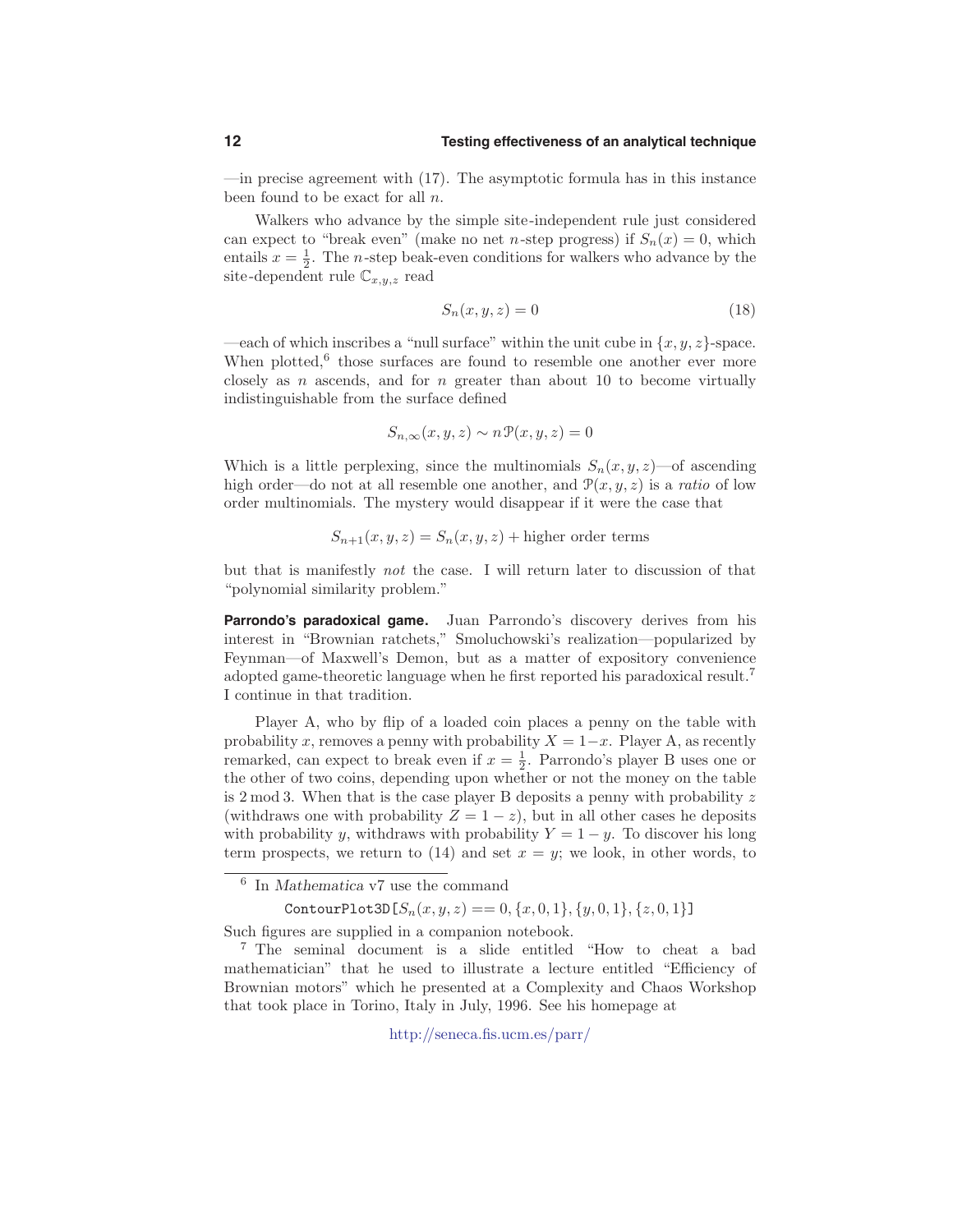# **Parrondo's paradoxical game 13**

$$
\mathcal{P}(y, y, z) = 0\tag{19}
$$

where

$$
\mathcal{P}(y, y, z) = \mathcal{D}^{-1}\{-9 + 24y - 24y^2 + 12y^3 - 3y^4 + 12z - 36yz + 48y^2z
$$
  

$$
-24y^3z + 6y^4z - 3z^2 + 12yz^2 - 18y^2z^2 + 12y^3z^2\}
$$
  

$$
\mathcal{D} = 9 - 12y + 10y^2 - 4y^3 + y^4 - 6z + 16yz - 10y^2z
$$
  

$$
-10y^2z + 4y^3z + z^2 - 4yz^2 + 4y^2z^2
$$

The asymptotic break-even condition (18) inscribes "null curve" within the unit square in  $\{y, z\}$ -space: see the following figure:



FIGURE 2: The null curve derived from setting  $\mathcal{P}(y, y, z) = 0$ . The B player wins only if  $\{y, z\}$  falls above the curve. In the figure,  $y \in [0,1]$  runs  $\rightarrow$ ,  $z \in [0,1]$  runs  $\uparrow$ .

Suppose now that players A and B move (deposit or withdraw pennies) alternately. Player A's move is generated by

$$
\mathbb{A}=\mathbb{C}_{a,a,a}
$$

while player B's move is generated by

 $\mathbb{B} = \mathbb{C}_{y,y,z}$ 

The composite result of such a pair of moves is generated by  $\mathcal{S} = \mathbb{A}\mathbb{B}$  (which is Markovian since all products of Markov matrices are Marcovian). Coincidences (such as  $x = y$ ) tend to obscure patterns, so we look to the more general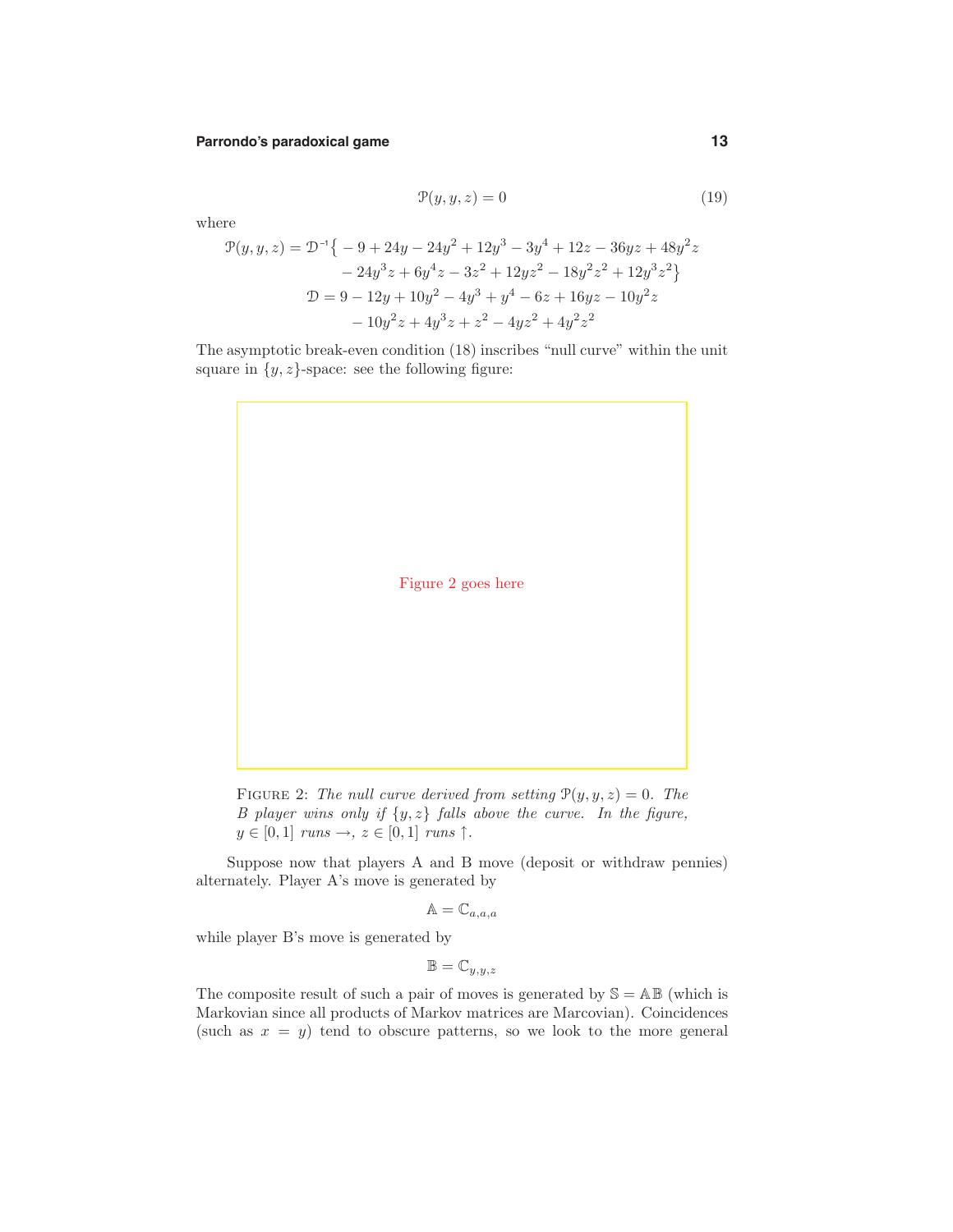4-parameter case that results from setting  $\mathbb{B} = \mathbb{C}_{x,y,z}$  and will set  $x = y$  only at the end of the argument.

Looking only to the illustrative central secti of a 15-dimensional S-matrix, we have

|                | .        |           |                |                  |                |           | .        |
|----------------|----------|-----------|----------------|------------------|----------------|-----------|----------|
|                |          |           |                |                  |                |           | .        |
|                |          |           |                |                  |                |           |          |
|                |          | $az$      |                |                  |                |           |          |
|                |          |           | ay             |                  |                |           |          |
|                | $\cdots$ | $Az + aZ$ | $\theta$       | ax               |                |           |          |
|                |          | $\theta$  | $Ay + aY$      | - 0              | az             |           |          |
| $\mathbb{S} =$ |          | AZ        | $\overline{0}$ | $Ax + aX$        | $\overline{0}$ | ay        |          |
|                |          |           | AY             | $\left( \right)$ | $Az + aZ$      | $\Omega$  | .        |
|                |          |           |                | AX               | $\theta$       | $Ay + aY$ | $\cdots$ |
|                |          |           |                |                  | ΑZ             |           | $\cdots$ |
|                |          |           |                |                  |                | AY        |          |
|                |          |           |                |                  |                |           |          |
|                |          |           |                |                  |                |           |          |
|                |          |           |                |                  |                |           |          |

We verify that the column elements sum to unity, and note the 3-periodicity of S. The matrices  $\mathbb A$  and  $\mathbb B$  refer to nearest-neighbor walks with stand-in-place excluded, so have 0 on their diagonals. But with a second step such a walker can return to place, which accounts for the non-zero elements on the diagonal of S. By computation

$$
\mathbb{T} \mathbf{w} = \mathbf{w} + 2(a + x - 1)\mathbf{F}_1
$$
  
+ 2(a + y - 1)\mathbf{F}\_2 : 
$$
\mathbb{T} = \mathbb{S}^{\mathsf{T}}
$$
  
+ 2(a + z - 1)\mathbf{F}\_3

and

$$
\mathbb{T}\mathbf{F}_1 = (Ax + aX)\mathbf{F}_1 + ay\mathbf{F}_2 + AZ\mathbf{F}_3
$$
  

$$
\mathbb{T}\mathbf{F}_2 = AX\mathbf{F}_1 + (Ay + aY)\mathbf{F}_2 + az\mathbf{F}_3
$$
  

$$
\mathbb{T}\mathbf{F}_3 = ax\mathbf{F}_1 + AY\mathbf{F}_2 + (Az + aZ)\mathbf{F}_3
$$

which in notation that mimics that of pages 2 and 3 become

$$
\mathbb{T} \mathbf{w} = \mathbf{w} + \mathbf{G}_1
$$
  
\n
$$
\mathbf{G}_1 = f(x)\mathbf{F}_1 + f(y)\mathbf{F}_2 + f(z)\mathbf{F}_3
$$
  
\n
$$
= \alpha_1 \mathbf{F}_1 + \beta_1 \mathbf{F}_2 + \gamma_1 \mathbf{F}_3
$$

with  $f(u) = 2(a + u - 1) = (a - A) + (u - U)$  and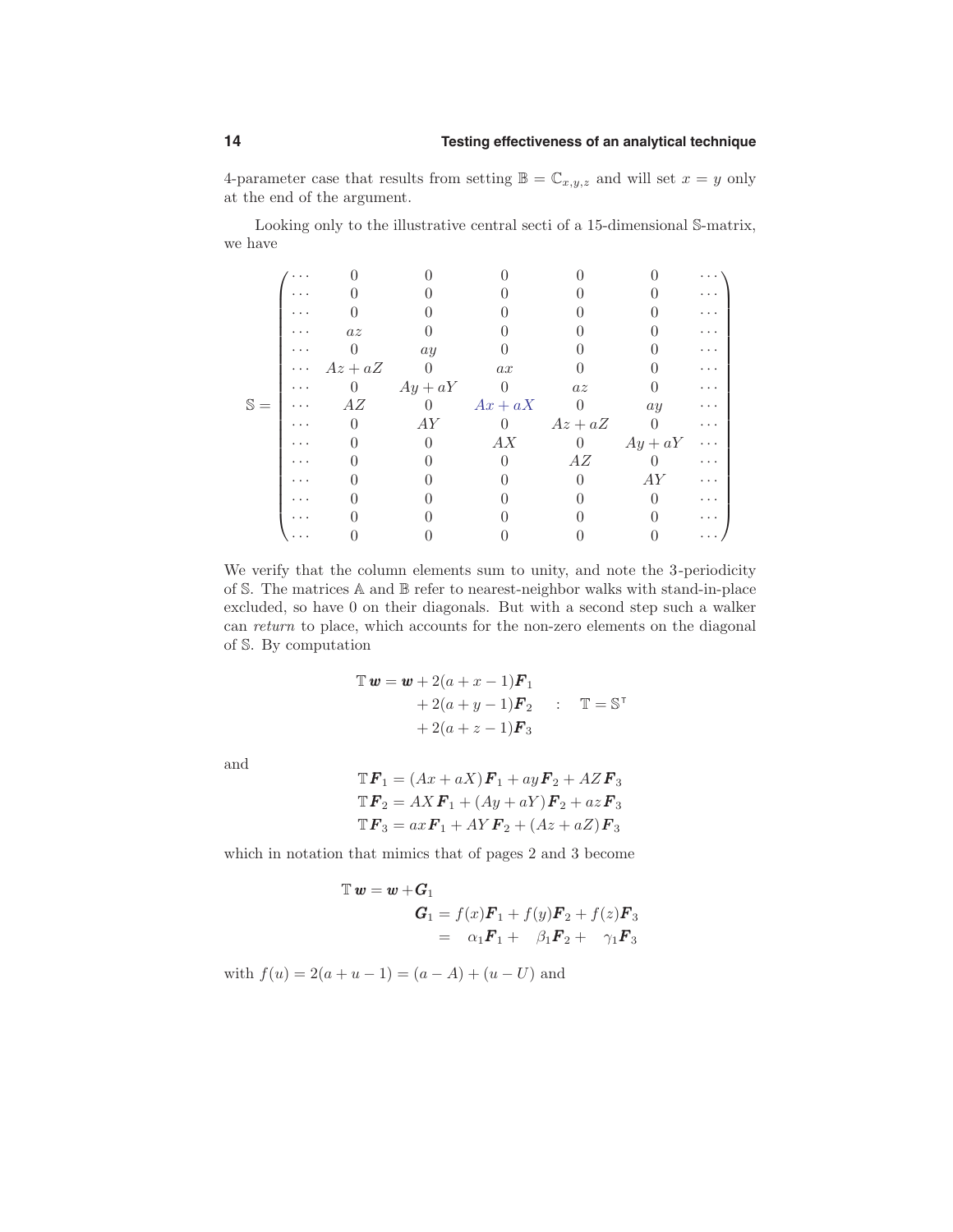#### **Parrondo's paradoxical game 15**

$$
\mathbb{T}\mathbf{F}_1 = g_1(x)\mathbf{F}_1 + g_2(y)\mathbf{F}_2 + g_3(z)\mathbf{F}_3
$$
  

$$
\mathbb{T}\mathbf{F}_2 = g_3(x)\mathbf{F}_1 + g_1(y)\mathbf{F}_2 + g_2(z)\mathbf{F}_3
$$
  

$$
\mathbb{T}\mathbf{F}_3 = g_2(x)\mathbf{F}_1 + g_3(y)\mathbf{F}_2 + g_1(z)\mathbf{F}_3
$$

where

$$
g_1(u) = a + u - 2au
$$
 : abbreviated  $g_{1,u}$   
\n $g_2(u) = au$  : abbreviated  $g_{2,u}$   
\n $g_3(u) = 1 - a - u + au$  : abbreviated  $g_{3,u}$ 

are seen to sum to unity.

We are led now as we were on pages 3–5 (except that our symbols bear now different meanings) to write

$$
G_2 = \alpha_2 F_1 + \beta_2 F_2 + \gamma_2 F_3 = \mathbb{T} G_1 = \alpha_1 \cdot \{g_{1,x} F_1 + g_{2,y} F_2 + g_{3,z} F_3\} + \beta_1 \cdot \{g_{3,x} F_1 + g_{1,y} F_2 + g_{2,z} F_3\} + \gamma_1 \cdot \{g_{2,x} F_1 + g_{3,y} F_2 + g_{1,z} F_3\}
$$

giving

$$
\begin{pmatrix}\n\alpha_2 \\
\beta_2 \\
\gamma_2\n\end{pmatrix} = \mathbb{G}\begin{pmatrix}\n\alpha_1 \\
\beta_1 \\
\gamma_1\n\end{pmatrix} \quad \text{with} \quad \mathbb{G} = \begin{pmatrix}\ng_{1,x} & g_{3,x} & g_{2,x} \\
g_{2,y} & g_{1,y} & g_{3,y} \\
g_{3,z} & g_{2,z} & g_{1,z}\n\end{pmatrix}
$$

so again the F-coordinates of the  $\infty$ -dimensional G-vectors increment by the rule

$$
{\boldsymbol g}_2 = \mathbb G {\boldsymbol g}_1 \quad \Longrightarrow \quad {\boldsymbol g}_n = \mathbb G^{\,n-1} {\boldsymbol g}_1
$$

The matrix  $\mathbb{G}$  is  $3 \times 3$ , so again we have

$$
\mathbb{G}^3 = \frac{1}{6} (T_1^3 - 3T_1T_2 + 2T_3) \mathbb{I} - \frac{1}{2} (T_1^2 - T_2) \mathbb{G} + T_1 \mathbb{G}^2
$$
  
\n
$$
\equiv q_1 \mathbb{I} + q_2 \mathbb{G} + q_3 \mathbb{G}^2
$$

where by computation the coefficients are given now by

$$
q_1 = [1 - 3a + 3a^2] [1 - (x + y + z) + (xy + yz + zx)]
$$
  
\n
$$
q_2 = 1 - q_1 - q_3
$$
  
\n
$$
q_3 = 3a - (2a - 1)(x + y + z)
$$

which clearly sum to unity. Finally, we have

$$
\boldsymbol{g}_{n+1} = \sum_{k=0}^{n} \mathbb{Z}^{k} \boldsymbol{g}_{1} \quad \text{with} \quad \mathbb{Z} = \begin{pmatrix} 0 & 0 & q_{1} \\ 1 & 0 & q_{2} \\ 0 & 1 & q_{3} \end{pmatrix}, \quad \boldsymbol{g}_{1} \begin{pmatrix} 1 \\ 0 \\ 0 \end{pmatrix}
$$

by precisely the argument which gave (5), but with this important difference: the matrix  $\mathbb Z$  is *not Markovian* because its third column is not stochastic. Its elements sum to unity, but do not all fall within the unit interval. I have been unable to develop a clean analytical demonstration of the latter point, but can supply persuasive statistical evidence. Assigning random unit interval values to  $\{a, x, y, z\}$  I found after 100 trials that in every instance  $q_1 \in [0, 1]$ ,  $q_2 < 0$ 

<sup>8</sup> In this instance the analytical demonstration is elementary.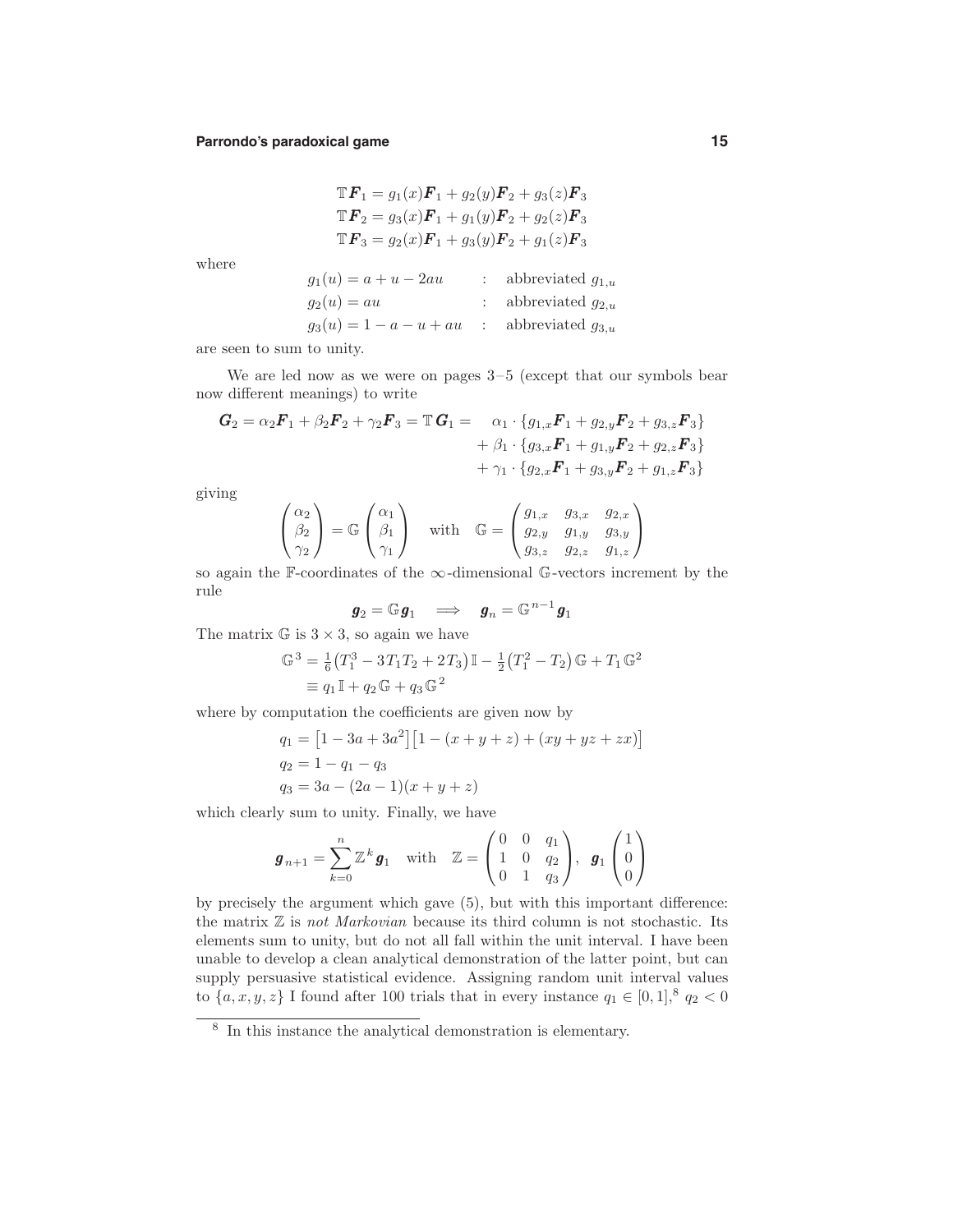and  $q_3 > 1$ . Looking to the statistics of 10,000 such trials, I found

mean 
$$
q_1 = 0.125
$$
,  $\Delta q_1 = 0.097$   
mean  $q_2 = -0.624$ ,  $\Delta q_2 = 0.305$   
mean  $q_3 = 1.498$ ,  $\Delta q_1 = 0.288$   
0.999

So  $\mathbb Z$  is non-Markovian. But—surprisingly/fortunately—the spectral properties of Z do mimic those of a Markov matrix: examination of 100 randomized trials showed that  $(i)$  in every case the leading eigenvalue was unity;  $(ii)$  in every case  $|\lambda_2|$  < 1 and  $|\lambda_3|$  < 1; (*iii*) in about 40% of cases  $\lambda_2$  and  $\lambda_3$  were both real (and in all other cases complex conjugates of one another).

If we sought exact description of  $S_n(a, x, y, z)$  we would have to construct an exact evaluation of  $\mathbb{Z}^{n-1}$ , so would at this point undertake to produce the spectral decomposition of Z. But we have interest only in the form assumed by  $S_n(a, x, y, z)$  when n is sufficiently large we can spare ourselves that labor, exploiting what we know about the spectrum of  $\mathbb Z$  to write

$$
\mathbb{Z}^{n-1} \sim n \mathbb{P}_1
$$

where projects onto the leading eigenvector of  $\mathbb{Z}$ :

$$
\mathbf{h} = \frac{1}{2 + q_1 - q_3} \begin{pmatrix} q_1 \\ 1 - q_3 \\ 1 \end{pmatrix} \equiv \begin{pmatrix} h_1 \\ h_2 \\ h_3 \end{pmatrix} : h_1 + h_2 + h_3 = 1
$$

We then have<sup>9</sup>

$$
\lim_{n\to\infty}\mathbb{Z}^n\boldsymbol{h}_0=\boldsymbol{h} \quad : \quad \text{all stochastic } \boldsymbol{h}_0
$$

from which it follows in particular that in asymptotic approximation

$$
\boldsymbol{g}_n = n \boldsymbol{h}
$$

$$
\mathbb{Z} = \begin{pmatrix} 0 & 0 & 0.52701 \\ 1 & 0 & -1.98017 \\ 0 & 1 & 2.45309 \end{pmatrix}
$$

which gives

$$
\mathbb{Z}^{50}\begin{pmatrix}1\\0\\0\end{pmatrix}=\begin{pmatrix}7.1248\\-19.6424\\13.5176\end{pmatrix}\equiv \mathbf{h}_{50} \approx \mathbf{h}=\begin{pmatrix}7.1248\\-19.6425\\13.5177\end{pmatrix}
$$

The vector  $h_{50}$  is clearly not stochastic, though its elements do sum to 1.0000.

<sup>&</sup>lt;sup>9</sup> These results are stranger than they appear, as I demonstrate: one random parameter assignment produced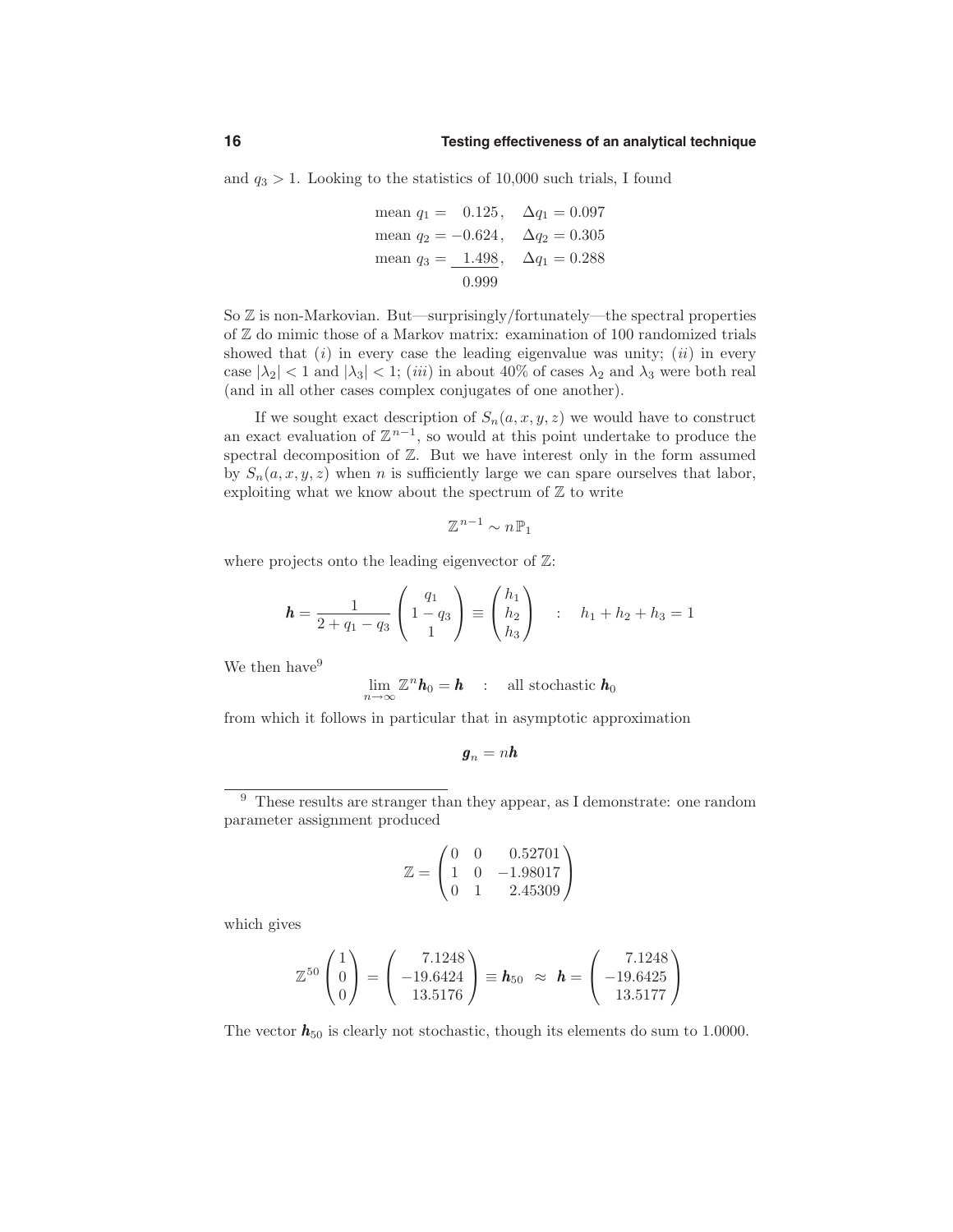# **Parrondo's paradoxical game 17**

We conclude that in asymptotic approximation

$$
S_n(a, x, y, z) = n \mathcal{P}(a, x, y, z)
$$

$$
\mathcal{P}(a, x, y, z) = h_1 G_{10} + h_2 G_{20} + h_3 G_{30}
$$

where by calculation (see again pages  $8-9$ )

$$
\begin{aligned} G_{10}=&-2+2a+2x \\ G_{20}=&-6+6a+4x+2ax+2x^2-4ax^2+2y-2ay-2xy+2axy+2axz \\ G_{30}=&-10+10a+4x+4ax+2a^2x+4x^2-2ax^2-10a^2x^2+2x^3-8ax^3+8a^2x^3+4y-4a^2y \\ &-2xy-4axy+6a^2xy-2x^2y+4ax^2y-2a^2x^2y+2y^2-6ay^2+4a^2y^2-2xy^2+6axy^2 \\ &-4a^2xy^2+2z-4az+2a^2z-2xz+8axz+2a^2xz-2a^2x^2z-2yz+4ayz-2a^2yz \\ &+2xyz-4axyz+4a^2xyz+2axz^2-4a^2xz^2 \end{aligned}
$$

Writing

$$
h_1 = \mathcal{D}^{-1}k_1
$$
 with  $k_1 = q_1$   
\n $h_2 = \mathcal{D}^{-1}k_2$  with  $k_2 = 1 - q_3$   
\n $h_3 = \mathcal{D}^{-1}k_3$  with  $k_3 = 1$ 

we have finally

$$
\mathcal{P}(a, x, y, z) = \mathcal{D}^{-1}[k_1 G_{10} + k_2 G_{20} + k_3 G_{30}] \equiv \mathcal{D}^{-1} \mathcal{R}(a, x, y, z)
$$

$$
\mathcal{D} = 2 + q_1 - q_3
$$

The equation  $\mathcal{R}(a, x, y, z) = 0$  inscribes a null hypersurface within the 4-cube, of which we can only plot 3-dimensional sections at (say) selected values of a. Parrondo, however, restricts his interest to the special case that results from setting  $x = y$ , and the surface  $\mathcal{R}(a, y, y, z) = 0$  does admit of graphic display. In that case the relevant expressions are, in fact, fairly easy to write out; we find

$$
\mathcal{R}(a, y, y, z) = -18 + 42a - 30a^2 + 6a^3 + 32y - 72ay + 52a^2y - 12a^3y - 14y^2 + 30ay^2
$$
  
\n
$$
-18a^2y^2 + 6a^3y^2 + 10z - 30az + 26a^2z - 6a^3z - 16yz + 48ayz - 36a^2yz
$$
  
\n
$$
+12a^3yz + 6y^2z - 18ay^2z + 18a^2y^2z
$$
  
\n
$$
\mathcal{D}(a, y, y, z) = 2 - 6a + 3a^2 - 4y + 10ay - 6a^2y + y^2 - 3ay^2 + 3a^2y^2
$$
  
\n
$$
-2z + 5az - 3a^2z + 2yz - 6ayz + 6a^2yz
$$

which are again multinomials of orders 5 and 3, respectively.

The naive construction of  $S_n(a, z, y, z)$  requires—if boundary errors are to be avoided—that  $\mathbb{S} \equiv \mathbb{A} \mathbb{B}$  be  $\nu \times \nu$  with  $\nu \geq 4n + 1$ . The S of page 14 supplies

$$
(\boldsymbol{w}, \mathbb{S}^n \boldsymbol{e}_0) = \begin{cases} \text{homogeneous multinomial of degree } 2n \\ \text{in } \{a, x, y, z, A, X, Y, Z\} \end{cases}
$$